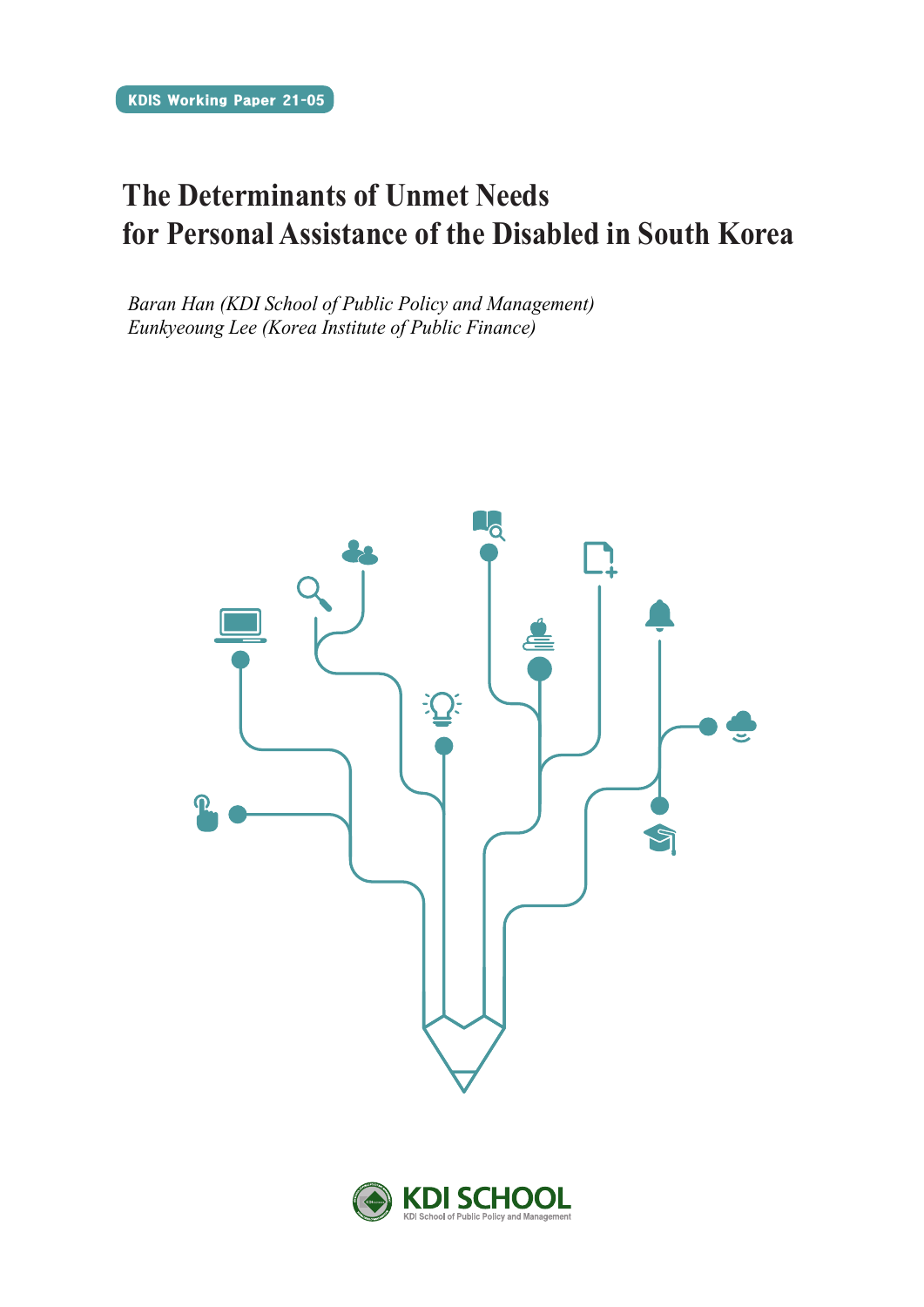# The Determinants of Unmet Needs for Personal Assistance of the Disabled in South Korea

# October 2021

Abstract: This paper examines determinants of unmet needs for personal assistance among the disabled in South Korea. Using National Survey of Disabled Persons of year 2011, 2014, and 2017, we estimate linear probability models and ordered logit models and find that older, female disabled with worse health status, longer disability years, and living alone are more likely to have absolute unmet needs. We divide the sample by sex and age. Our findings show that determinants of unmet needs for older adults (persons aged 65 or above) are not greatly different from those for younger adults (aged 18-64), but marital status for males and household income for females seem to be a key determinant of unmet needs. We also find that reliance on informal care (family members) is greater for married males, larger household size, worse health status, home owners among the elderly, for more severe disability, mentally disabled, home owners among the female group.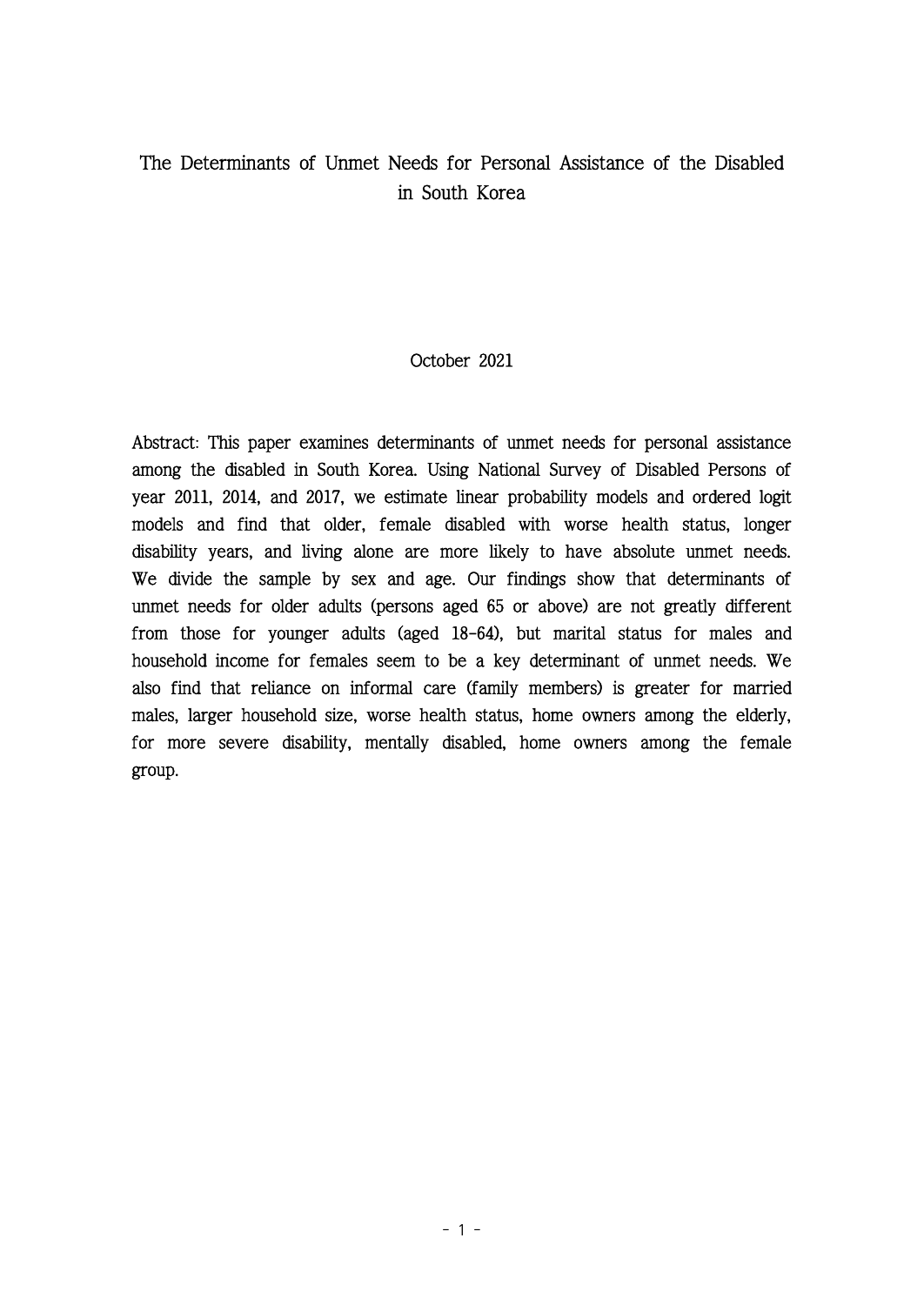#### Introduction

In 2019, 2.62 million people (5.1% of the total population) were registered with the government as disabled in South Korea. Compared to those that are not, the disabled have lower levels of employment as well as income (Park 2020). Also, the disabled are reported to have less access to health care, lower health outcomes, and more unmet needs of health care (Sakellariou and Rotarou, 2017).

The purpose of this study is to identify the determinants of unmet need for personal assistance of the disabled in South Korea, using a multi-year nationally representative survey. The "unmet need for personal assistance" is defined as the difference between personal assistance deemed necessary by an individual and the actual assistance received. According to the National Survey of Disabled Persons, 20% or higher of the disabled experience unmet need for personal assistance. Given that about 60% of government budget for the disabled is directed to personal assistance services, identifying key determinants of unmet need for personal assistance is not only important for the individual welfare of the disabled but also effective for government budget allocation.

Because unmet care can reflect the structural inequalities of a society, we especially focus on females and the elderly disabled in our analysis. Literature has found high percentages of women in informal care-giving roles (see for instance Jang et. al. 2012) – of the disabled, so we wonder whether women are different in terms of their unmet needs for personal assistance and the determinants. While 48% of the disabled are 65 and older, and of the total population, 15% are 65 and older – the elderly have distinctive care needs due to their age. Do the elderly have different factors that influence their unmet needs?

While there is substantive literature on unmet needs for health care in South Korea (Park and Choi 2018; Shin 2013; Jeon and Kwon 2015; Kim et al. 2019), there is almost no work regarding the unmet needs for personal assistance. Beyond South Korea, the existing literature on the determinants of unmet needs of personal assistance focuses on specific Activities of Daily Living (ADLs) and Instrumental Activities of Daily Living (IADLs) of older disabled adults. For instance, studying a community-based sample of disabled elderly people in China, Chen et al. (2018) find that the closer the beneficiary's relationship is with the caregiver and lower the caregivers' income, the disabled had less unmet needs.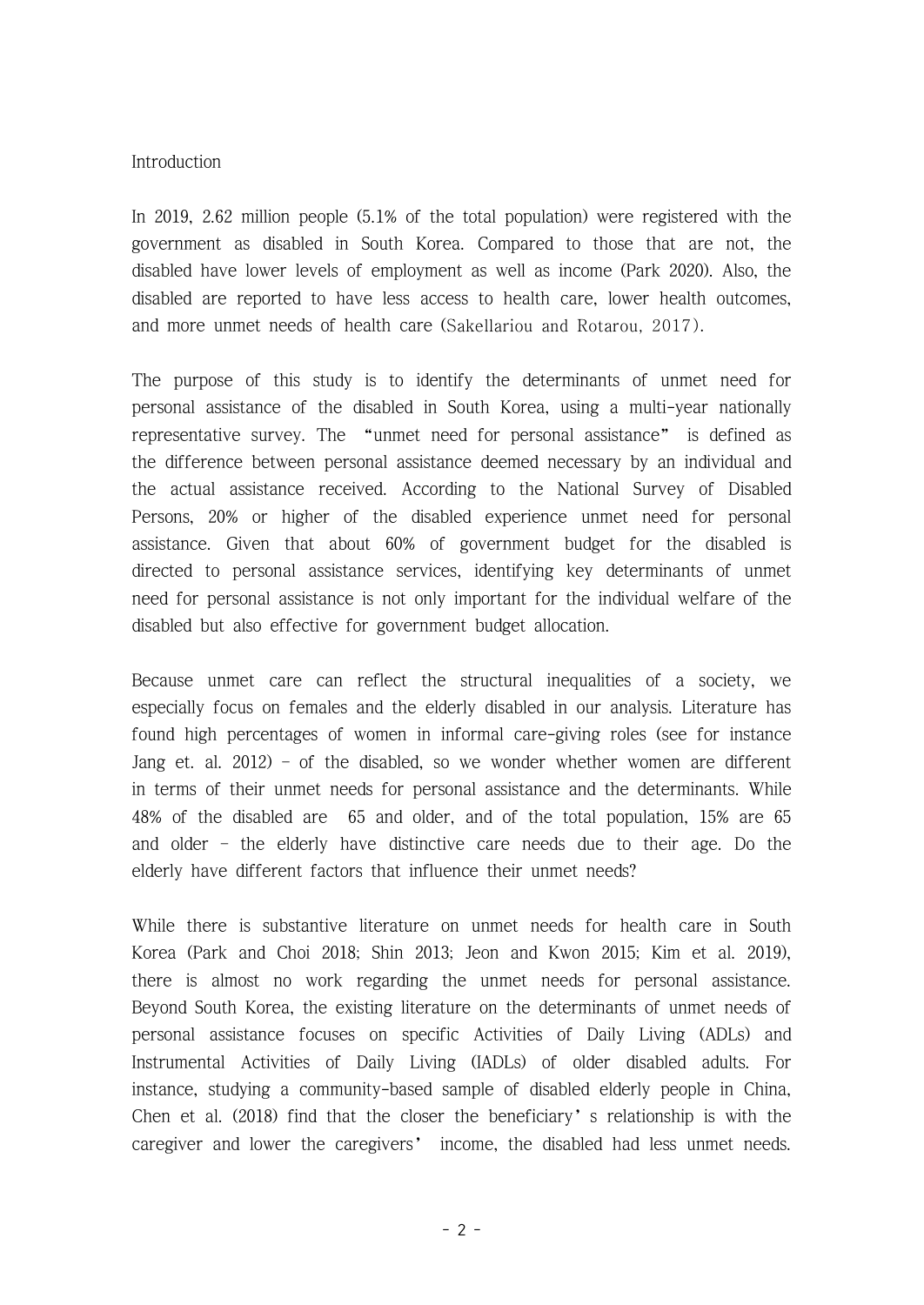Kennedy (2001) finds that disabled Americans with ADL assistance deficits are more likely to live alone, to be in poor health, to be of a racial or ethnic minority, and to need help with multiple activities. Allen and Mor (1997) find that inability to meet expenses, having few or no reliable helpers, and greater impairment severity are key determinants of unmet need of the disabled in Massachusetts. Respondents with lower income as well as those who live alone, and who had difficulty performing an increasing number of ADLs were at

increased risk of having an unmet need (Desai et al. 2001). Given that in South Korea half of the disabled population is approaching 65 and older, and there has been no work regarding the topic, we believe our work has contributions. The survey data that we use has a direct question on one's perception of unmet needs for personal assistance, which can be considered more comprehensive than questions simply asking for unmet needs for a handful of specific ADLs or IADLs.

The rest of the paper is arranged as follows. Next section describes the data and research design. Results of the analyses follow with discussion.

# DATA and RESEARCH DESIGN

# DATA

The National Survey of Disabled Persons is a repeated cross-section survey downloadable from the Health and Welfare Data Portal (Korea Institute for Health and Social Affairs, https://data.kihasa.re.kr/microdata/apply/list). Years 2000, 2005, 2008, 2011, 2014, and 2017 provide disability related variables, such as registered disability status, disability level, disability type, disability body parts, daily life assistance variables, employment and work life, marriage, life satisfaction, welfare services, economic conditions, housing, and education variables.

We use data from 2011, 2014, and 2017 Because years 2000 and 2005 do not include specific health related variables and year 2008 has a slightly different answer scale from those of 2011 and onwards.

# Research Design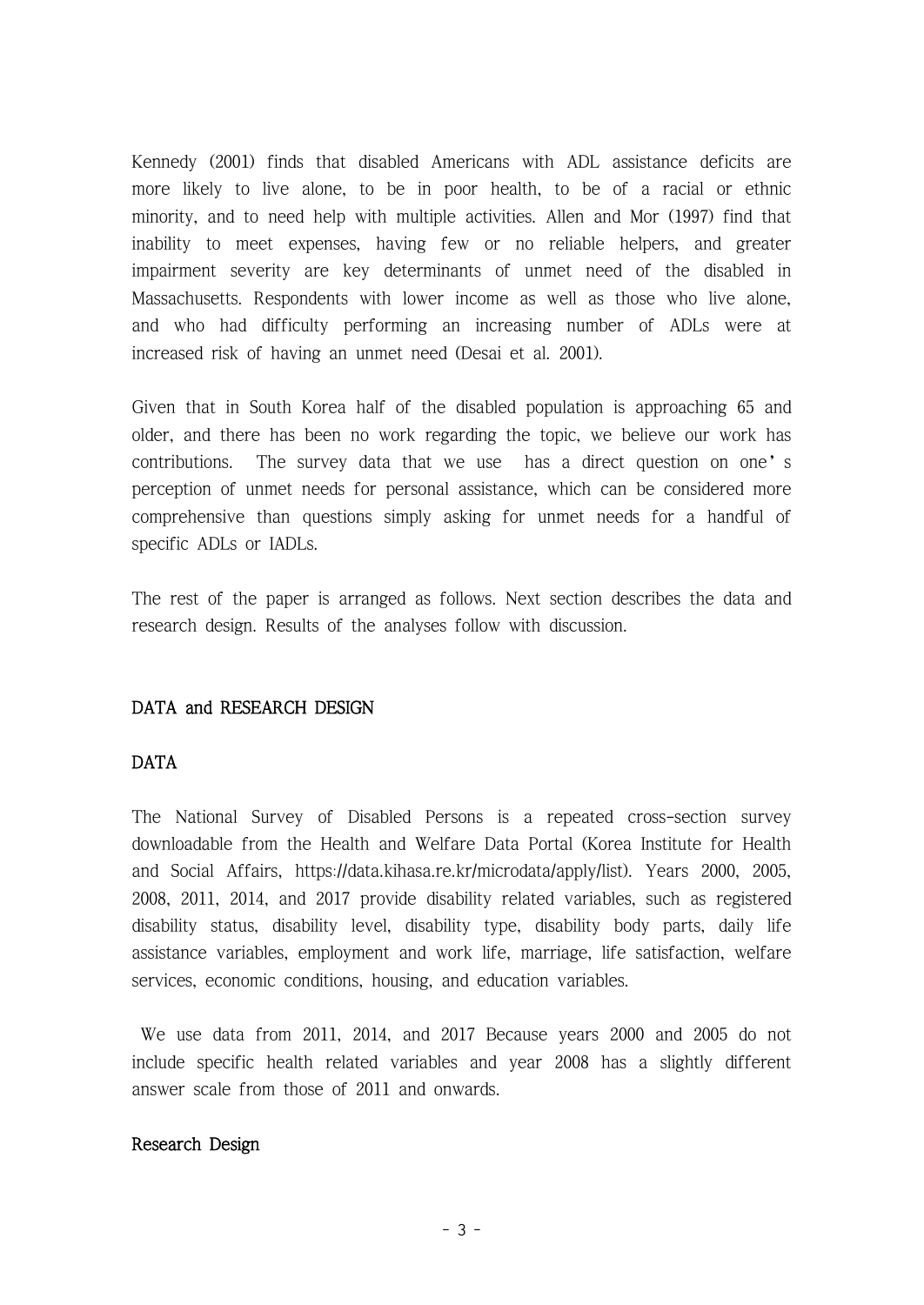To estimate the determinants of unmet need for personal assistance, we use a linear probability model where the occurrence of unmet need is either 0 or 1. We study the determinants for disability grades 1 to 6. We also divide the sample by age group (19-64 and 65+) and sex.

 $Y_i = \beta_0 + \beta_1 X_i + Region + Year + u_i$  (1)

 $X_i$  is the set of controls for individual i, Region is the regional dummy, Year is the year dummy, and  $u_i$  is the error term. The dependent variable is an indicator for the unmet need for personal assistance, which is measured using the three following questions in the section 3 of the survey - Personal Assistance of Daily Lives:

- Q1: "Do you need help in your daily life?"
	- 1) I can do everything in my daily life by myself
	- 2) Most of the things in my daily life I can do by myself
	- 3) I need some help from others
	- 4) I need help from others mostly
	- 5) I need help from others almost always
- Q2: "Do you have anyone that helps you with your daily life"
	- 1) Yes
	- 2) No

Q3: "How much help are you currently receiving?"

1) Very sufficient 2) sufficient 3) insufficient 4) very insufficient

When respondents answer that they can do everything in their daily life by themselves (Q1=1), they do not have a need for personal assistance. Respondents that answer that they need some help in their daily lives  $(Q1=2, 3, 4, 5)$ , we decided that they have a need for personal assistance. Of those who have a need for personal assistance  $(Q_1=2, 3, 4, 5)$ , those who answer that they have persons helping them with their daily lives and they find the assistance sufficient (Q3= 1, 2), we consider them not to have an unmet need for personal assistance. On the other hand, those who have a need for personal assistance (Q1=2, 3, 4, 5) but answer that they do not have anyone that helps them  $(Q2=2)$ , we consider them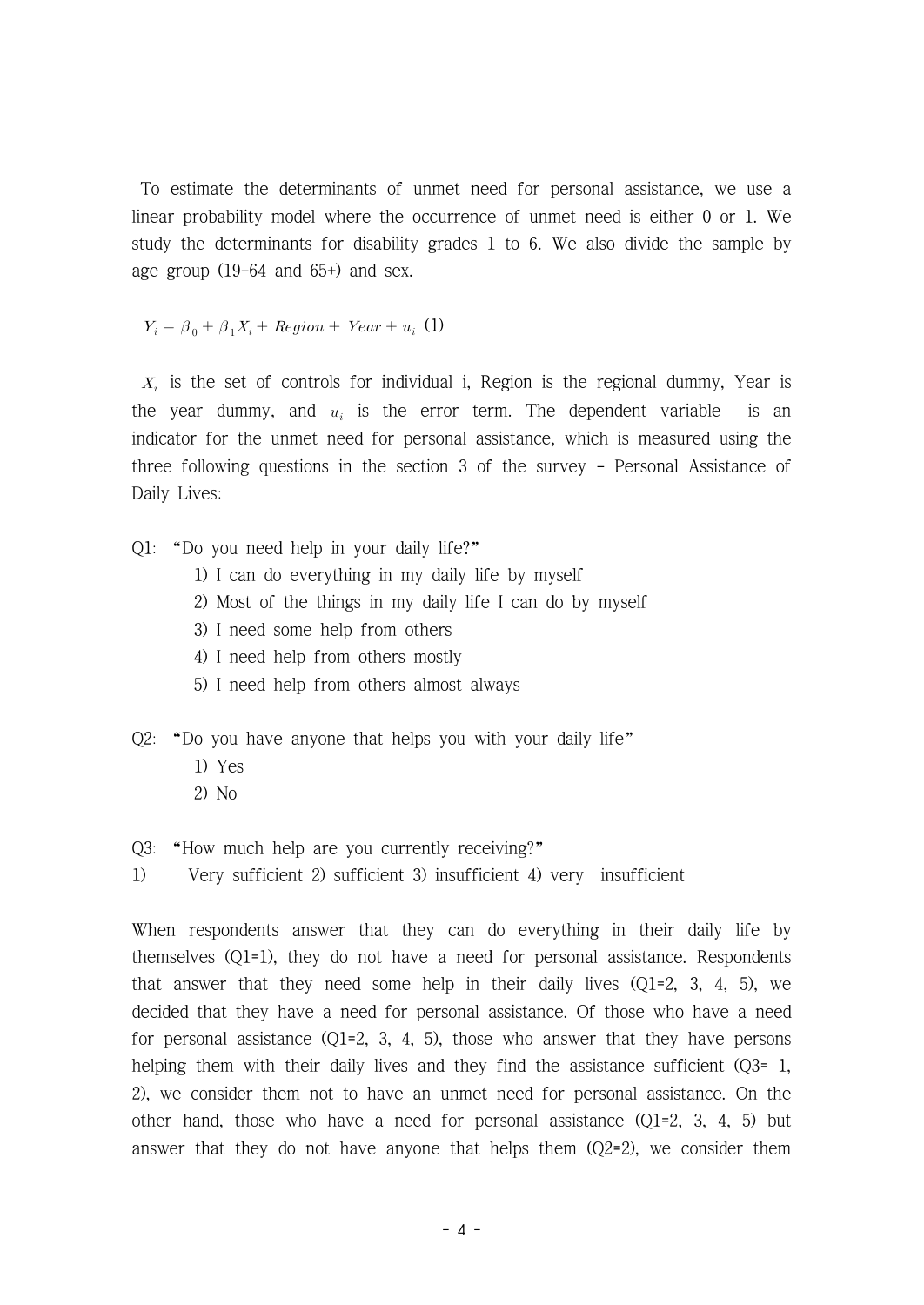to have absolute unmet needs (UC1). Those who have a need for personal assistance  $(Q1=2, 3, 4, 5)$  ,answer that they have someone that helps  $(Q2=1)$ , but find the assistance insufficient (Q3=3, 4), we consider them to have some unmet needs (UC2). The dependent variable of our interests would be absolute unmet needs (UC1) and overall unmet needs (UC1+UC2).

While literature has used unmet in Activities of Daily Living (ADLs) and Instrumental Activities of Daily Living (IADLs) in measuring the extent of unmet needs in personal assistance, we use the overall unmet needs question above because the activities that survey asks of regarding the ADLs and the IADLs are limited (12 activities for ADLs, 9 activities for IADLs) and we find the a direct question can be a more comprehensive indicator: individual's daily living consists of activities beyond the basic ADLs and IADLs and they vary.

Explanatory variables include age, sex (female =1), marital status (married=1), education status (high school graduate or higher =1), economically active (worked for the last week =1), income level (log of monthly average household income), home ownership (homeowner=1), household type (living alone =1), household size (# including oneself), subjective health status (okay, good, very good =1), existence of any chronic condition that has been lasting for more than 3 months (CD=1 if chronic condition Yes), Need for ADL assistance (there is need for ② partial support, ③substantial support, or ④ total support for at least one ADL question), Need for IADL assistance (there is need for ② partial support, ③substantial support, or  $\Phi$  total support for at least one IADL), disability type (physical, mental, internal), disability grade (1 to 6, dummies for grades 1-2 or 1-3), and duration of disability (subtract the disability occurrence year from current year), regional dummy.

 $\langle$ insert table 1 about here $\rangle$ <insert table 2 about here>

# **Results**

In Table 3, column 1 to 3 show results from the linear probability model (1) exploring the determinants of the absolute, some, and overall unmet needs for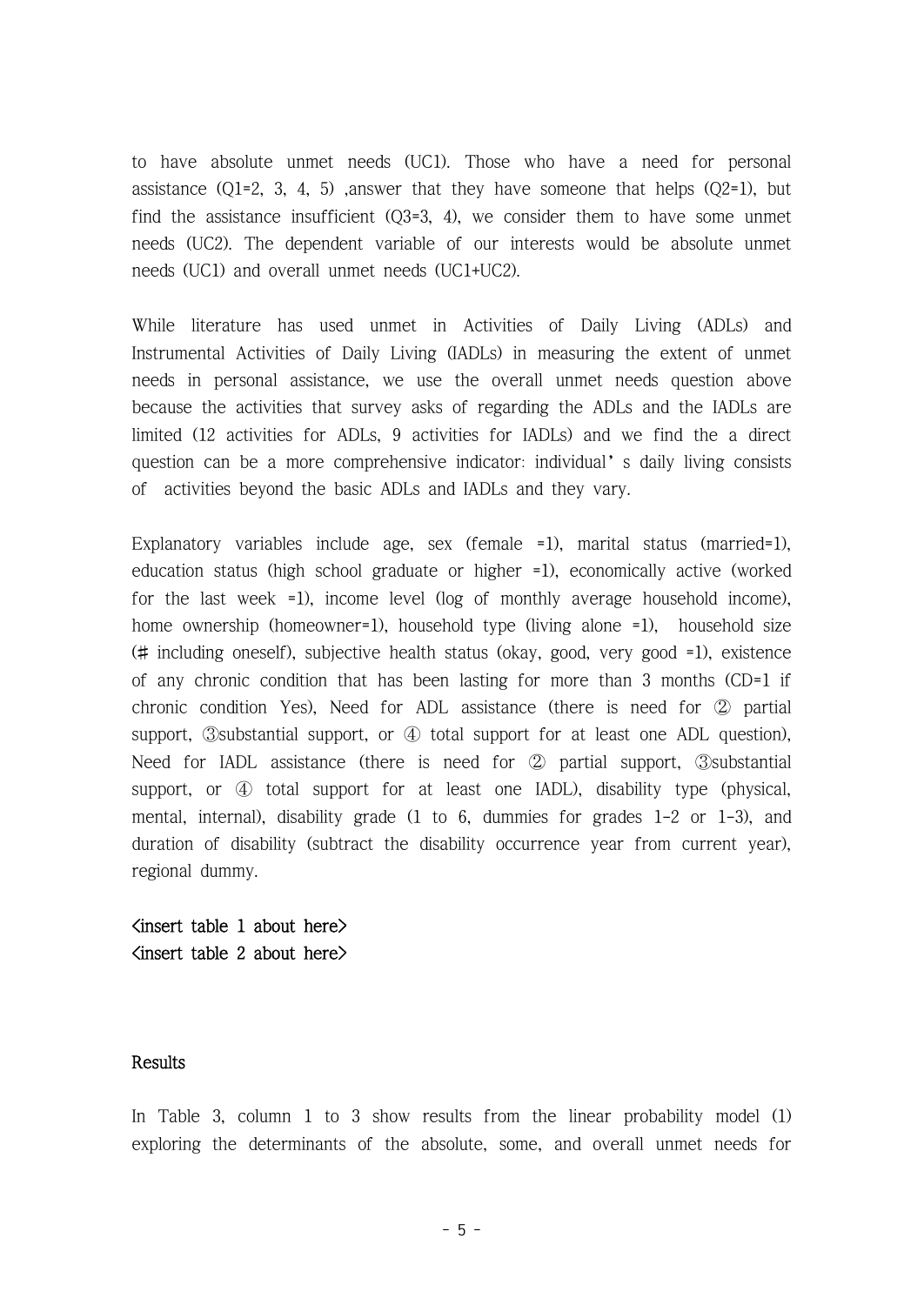personal assistance.

#### $\langle$ insert table 3 about here $\rangle$

The probability that one would experience absolute unmet needs (UC1) is lower for non-severe disabilities, higher the income, and bigger the household size. The probability is higher for those who are older, female, have better health status, have physical or organ disabilities than mental, are employed, , with longer years of disability and living alone.

However, the determinants of those with some unmet needs (UC2) are different. For instance, the probability that one would experience some unmet needs (UC2) is lower for those with severe disabilities, who are older, have better subjective health, have organ disabilities than mental, are employed, with longer years of disability, and living alone. But if one is unmet in at least one ADL component and female, one is more likely to experience some unmet needs.

The take-away message here is that while the severely disabled and those live in larger households are likely to have a care-giver, the level of care is insufficient. When you are older, with better subjective health, with physical or organ disabilities, longer duration of disability, employed, and living alone, you are less likely to have a care-giver, but also less likely to claim that the care you receive is not enough. What stands out in this regression is the determinants for unmet needs for females. Females are not only more likely to claim not having care that they need, even when they receive care, they are not enough. Compared to those that are minor, the elderly (age 65+) are more likely to not have care-givers, but less likely to have insufficient care when they do have care-givers.

The next exercise shown in table 4 explores the determinants of the intensity of unmet needs for personal assistance taking UC1 and UC2 as relative intensity of unmet care – UC1 as severe and UC2 as less-severe – using OLS and ordered logit. If there is no unmet needs, the dependent variable is 0, if unmet needs is less severe, it is 1, and if the unmet needs is severe, then it is 2 for the ordered logit model.

#### $<sub>1</sub>$  insert table 4 about here $>$ </sub>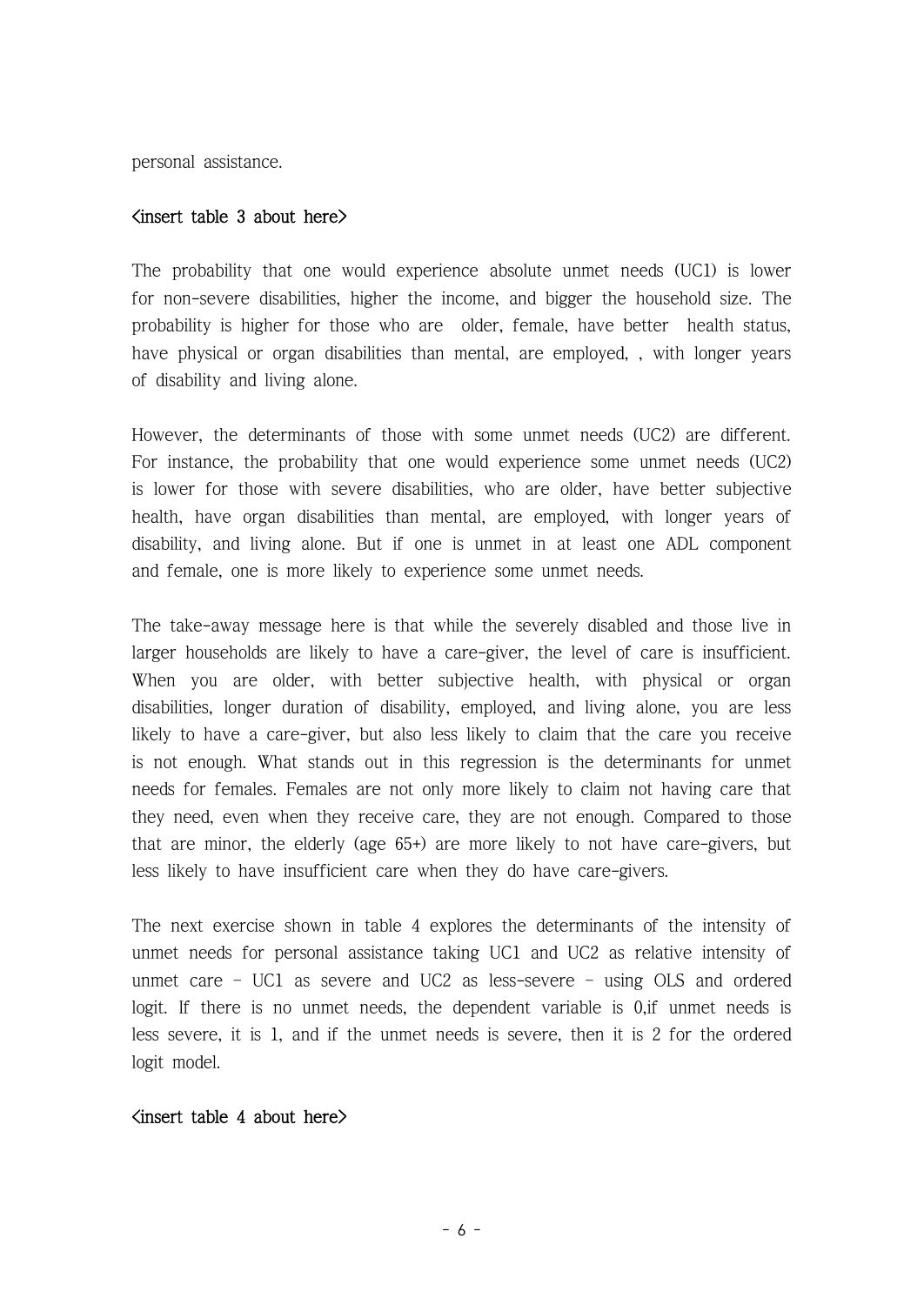The coefficients for the ordered logit models are the proportional odd ratios. For instance, the odds that females would be in the severe category versus less-severe and no-unmet needs is 1.33 times higher than for males given the other variables are held constant. Also, the odds that females would be in the severe or less-severe unmet needs category versus no-unmet needs is 1.33 times higher than for males. We see that severity of unmet care for personal assistance increases for those that are female, with internal organ disabilities, with longer disability durations, have at least one ADL and IADL and live alone.

The above analysis assumes that absolute unmet needs (UC1) is more severe than some unmet needs (UC2), but this may not be true. For instance, if A needs 10 hours of care and there exists a care-giver and is supplied of 4 hours of care (equivalent to 6 hours of unmet care), and B needs 5 hours of care but with no caregiver equivalent to 5 hours of unmet care), our assumption considers B to have more severe unmet care than A. But if the extent of unmet care is important than nonexistence of caregiver, A should be considered to have more severe unmet care than B.

So the next exercise (presented in table 4 column 3) restricts the sample to those who have care-givers and take the severity of unmet needs using the answers of Q3 and perform the OLS and the ordered logit analysis. Qualitatively, the results are consistent with column 2. What is different is the role of the severity of disability and whether one has internal organ disability. For those that have some care, those with severe disability are more likely to experience unmet needs, and those with internal organ disability are less likely to experience unmet needs.

Next, Table 5 divides the sample into older adults (persons aged 65 or above) and younger adults (persons aged 18-64). We see that while physical disability does not influence the elderly to claim that they are absolutely unmet in personal assistance (with no care-giver), for the younger, it increases the probability. Moreover, with higher household income, the unmet needs decreases for the elderly, for the younger it does not have a statistically significant impact. Being a homeowner does not influence the elderly to claim unmet needs, but for the younger, it decreases the probability.

# $S$  about here  $\geq$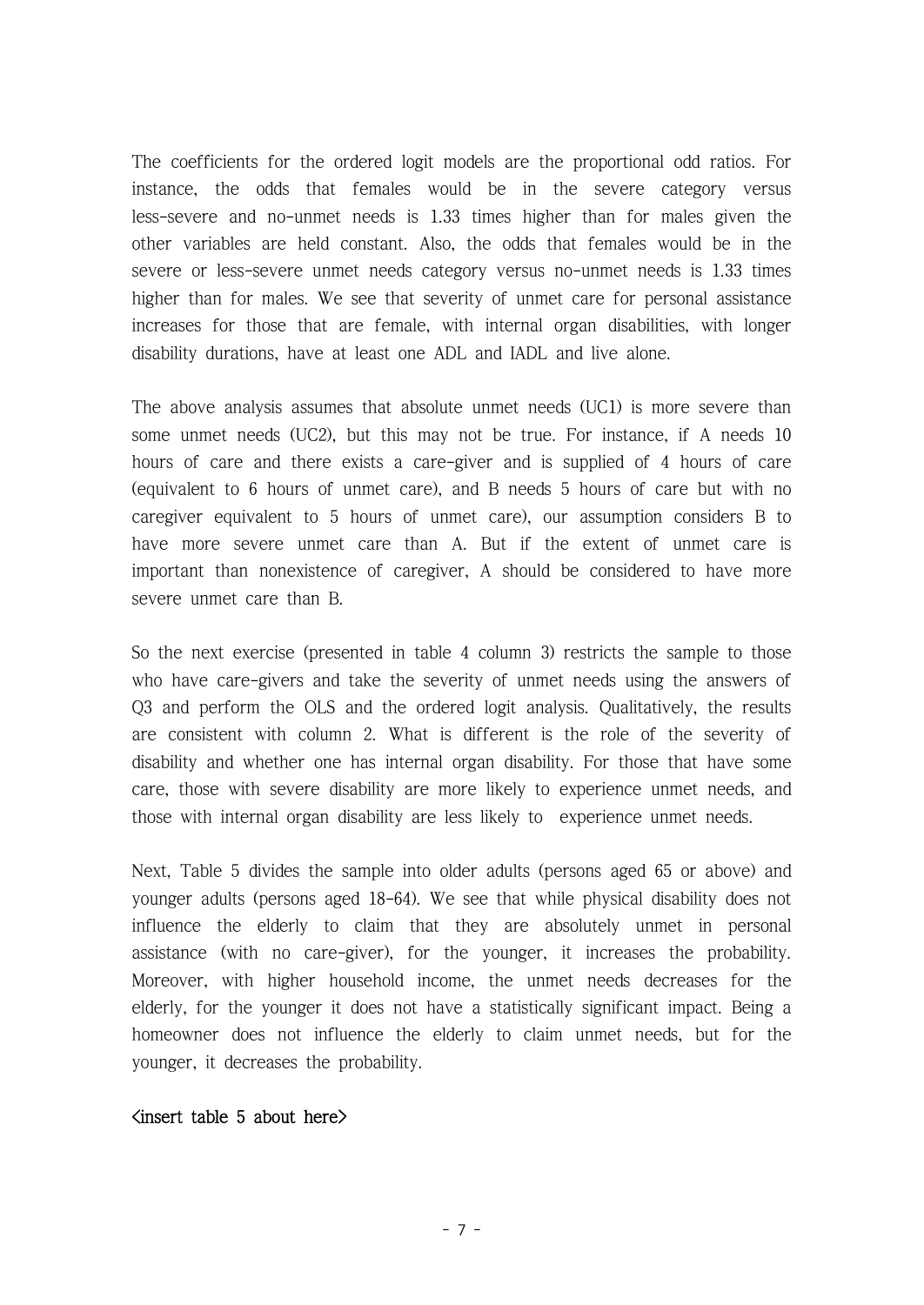In the above analyses, regardless of age, females consistently report greater unmet needs of personal assistance. Table 6 show how the determinants of unmet needs differ by sex. Interestingly, for males, while the elderly are more likely than those that are younger to report that they do not have a care-giver when they need one, we do not find any statistically significant relationship for females. Being married lowers absolute unmet needs for males, while it raises it for females. Household income does not influence unmet needs for males but it decreases it for females.

#### $\langle$ insert table 6 about here $\rangle$

#### **Discussion**

While for the elderly, their unmet needs do not differ, to a great extent, from those of the younger adults, females have it worse than males. The reason why females have greater unmet needs for personal assistance is probably because of the care dynamics in the households – around the world, it is the females that provide care in the household (Jang et al., 2013; Sharma et al. 2016).

First, let us establish that females receive less family care than males even when they are disabled. Table 7 shows answers for reasons why the respondents think they have unmet needs (this questionnaire was only available in the 2017 data). 64.5% of the respondents answered that it was because there were limitations of how much family could help, and 17% answered that they lacked hours supported by the Personal Assistance Service program.

#### $\langle$ insert table 7 about here $\rangle$

Then who relies more on informal care provided by the family? Table 8 shows a linear probability model of the determinants of family care dependency. We see that those with severe disability, that are married males, married elderly, homeowners, with greater household size are more likely to rely on family care.

# $<sub>insert</sub> table 8 about here$ </sub>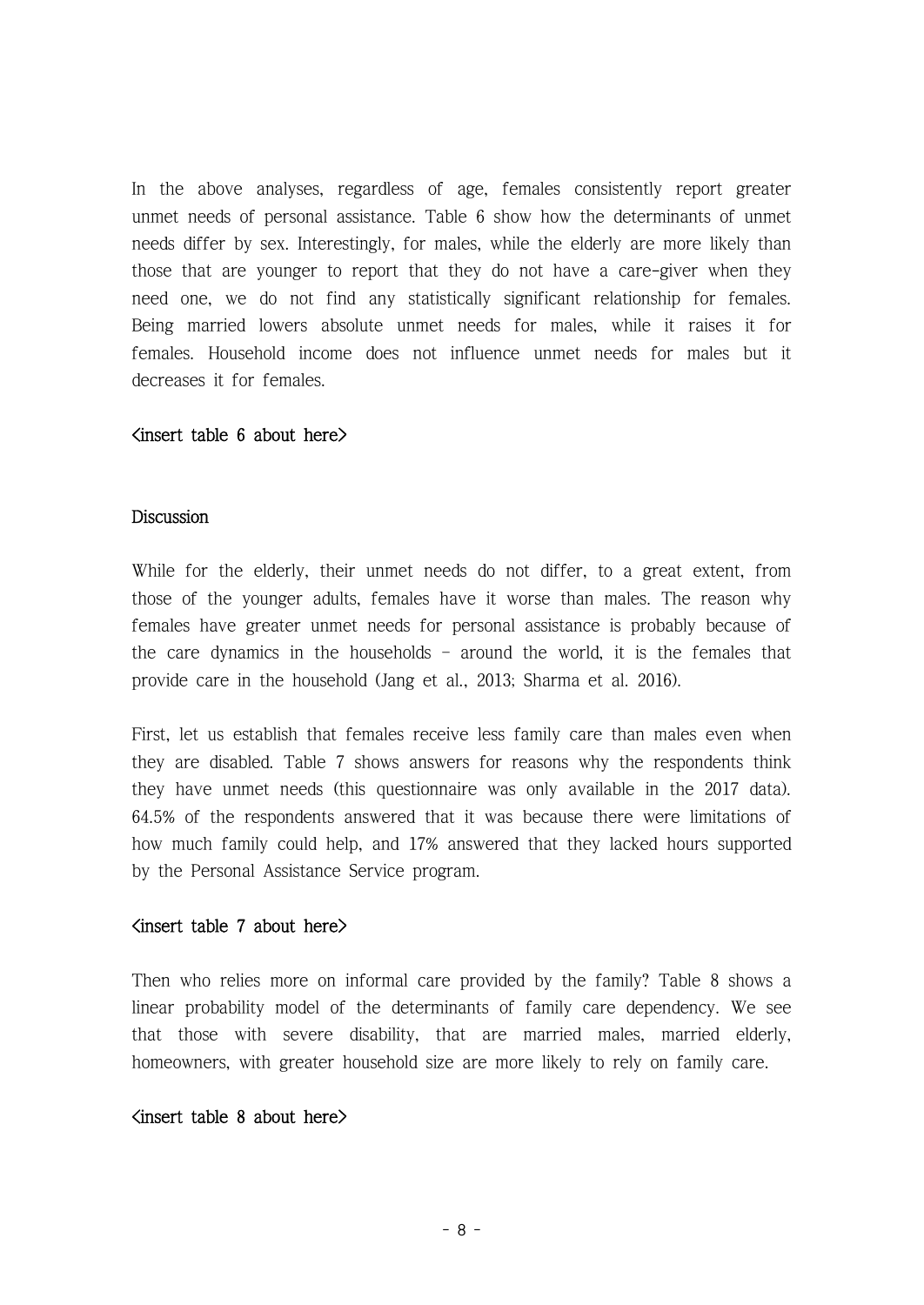The 2011 and 2014 surveys ask questions about whether the disabled are willing to use "outside" care-givers. One can take this as a measure of demand for external care (vis-a-vis family care) or a measure of opportunity costs for family care. We have coded answers for this question as 0 for no need for care, 1, no need for outside care, 2, will use if free, and 3, will use even if it is not free. According to our linear probability model of which the results are summarized in table 9, we find that those with severe disabilities, females, higher household income leads to have them demand more external care, and married men and those with better subjective health demand it less.

# $\langle$ insert table 9 about here $\rangle$

Why do the females with disability receive less care? We argue that this is because females are in general care-givers within a household, and even if you are disabled you cannot break away from that role. More time care-giving would also mean less time to attend to oneself.

We have extensive evidence in the literature that all over the world it is the females that provide care in the households be it the person in need of care is healthy or ailing, and young or old (Allen 1994; Sharma et al. 2013; Stanfors et al. 2019; Kan et al. 2011).

There could be several reasons why women take up the role as care-givers. The first is the opportunity cost argument. Care-giving by family member has opportunity costs. Greater the opportunity cost, greater demand for outside help. The opportunity cost framework can give insight to the difference between male and females in unmet needs in general and demand for external care. Because of the gender pay gap, if we compare a disabled married male and a disabled married female, the opportunity cost of care of a disabled married male (by his female spouse) would be lower than the opportunity cost of care of a disabled married female by his male spouse. Naturally the disabled married male would have less demand for external care.

The second line of reasoning is that driven by gender norms (Swinkels et al. 2019), females feel more responsible to take up the care-giving role than males (Hong and Coogle 2016; Glauber 2017) and men are less socialized into the care-giving role than women (Allen et al. 1999; Miller 1990)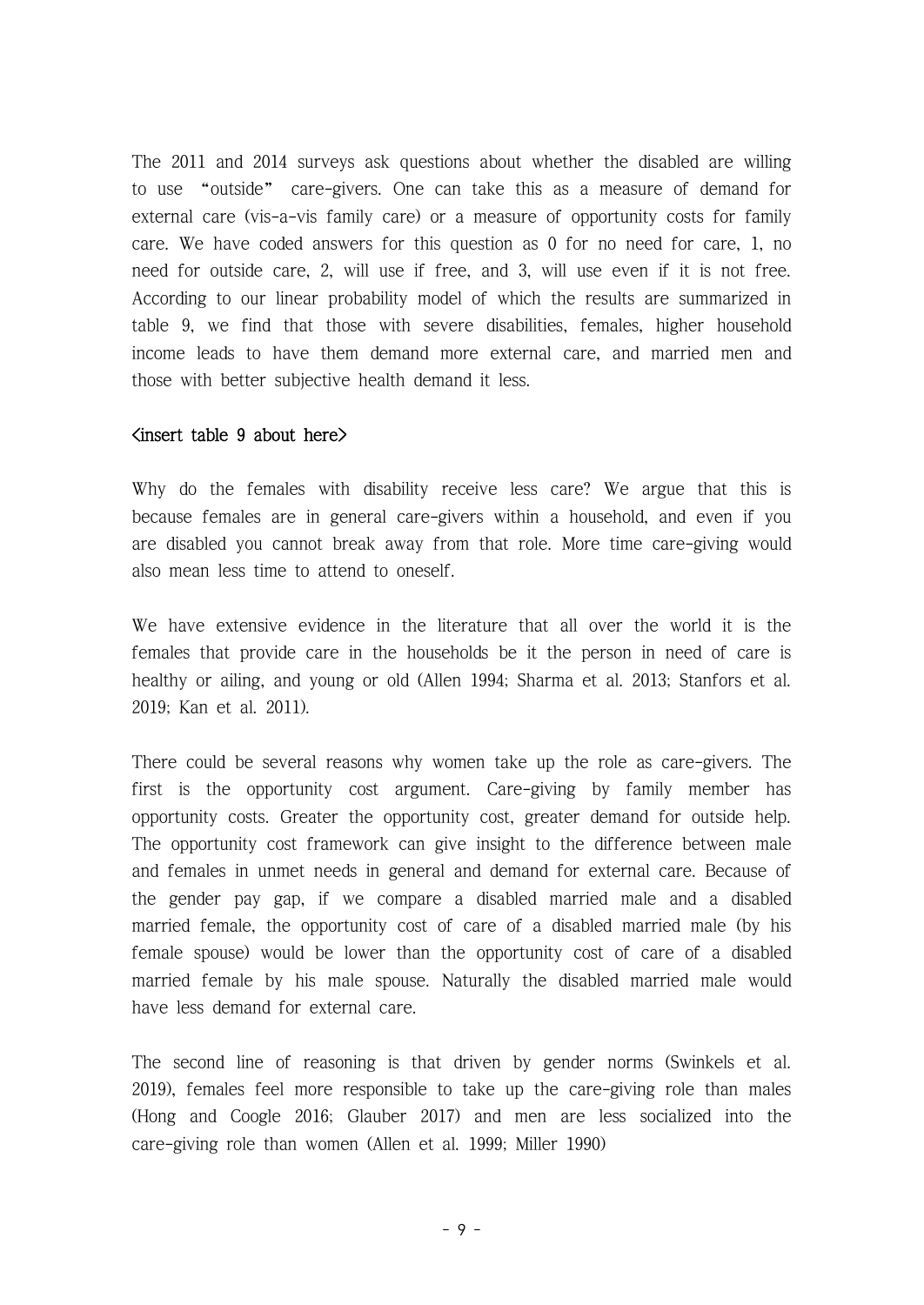In case of the disabled that requires actual care, anotherreason why females have greater unmet needs for personal assistance and relies less on other household members could be because females may be less expressive of their needs or that other household members have less concern for their expression of need for care.

It could also be that because most of the professional care-givers are females (Lim and Lee 2016), the disabled that are males and older are not preferred by the professional care-takers (Kim and Song 2019), and household members have to chip in. Taken care by household members, the elderly males would claim less needs for personal assistance than their female counterparts that are taken care for by the professionals since the personal assistants may not be attending to the detailed needs as we have seen in Table 7.

# References

Allen, S.M. 1994. Gender Differences in Spousal Caregiving and Unmet Need for Care. Journal of Gerontology, 49(4): S187–S195.

Allen S. M., Goldscheider F., D. A. Ciambrone., 1999. Gender roles, marital intimacy, and nomination of spouse as primary caregiver. The Gerontologist, 39, 150–158. doi:10.1093/geront/39.2.150

Allen, S. M., and V. Mor. 1997. "The Prevalence and Consequences of Unmet Need. Contrasts between Older and Younger Adults with Disability." Medical Care 35 (11): 1132–48.

Chen, S., Zheng, J., Chen, C., Xing, Y., Cui, Y., Ding, Y., Li, X., 2018. Unmet needs of activities of daily living among a community-based sample of disabled elderly people in Eastern China: a cross-sectional study. BMC Geriatr. 18, 160.

Desai, Mayur M; Lentzner, Harold R; Weeks, Julie Dawson. 2001. Unmet Need for Personal Assistance With Activities of Daily Living Among Older Adults. Gerontologist. 41(1). 82-88.

Glauber R. 2017. Gender differences in spousal care across the later life course. Research on Aging. 39(8). doi:10.1177/0164027516644503

Jang, S-N., Avendano, M., and I. Kawachi. 2012. Informal Caregiving Patterns in Korea and European Countries: A Cross-National Comparison. Asian Nursing Research. 6(1):19-26.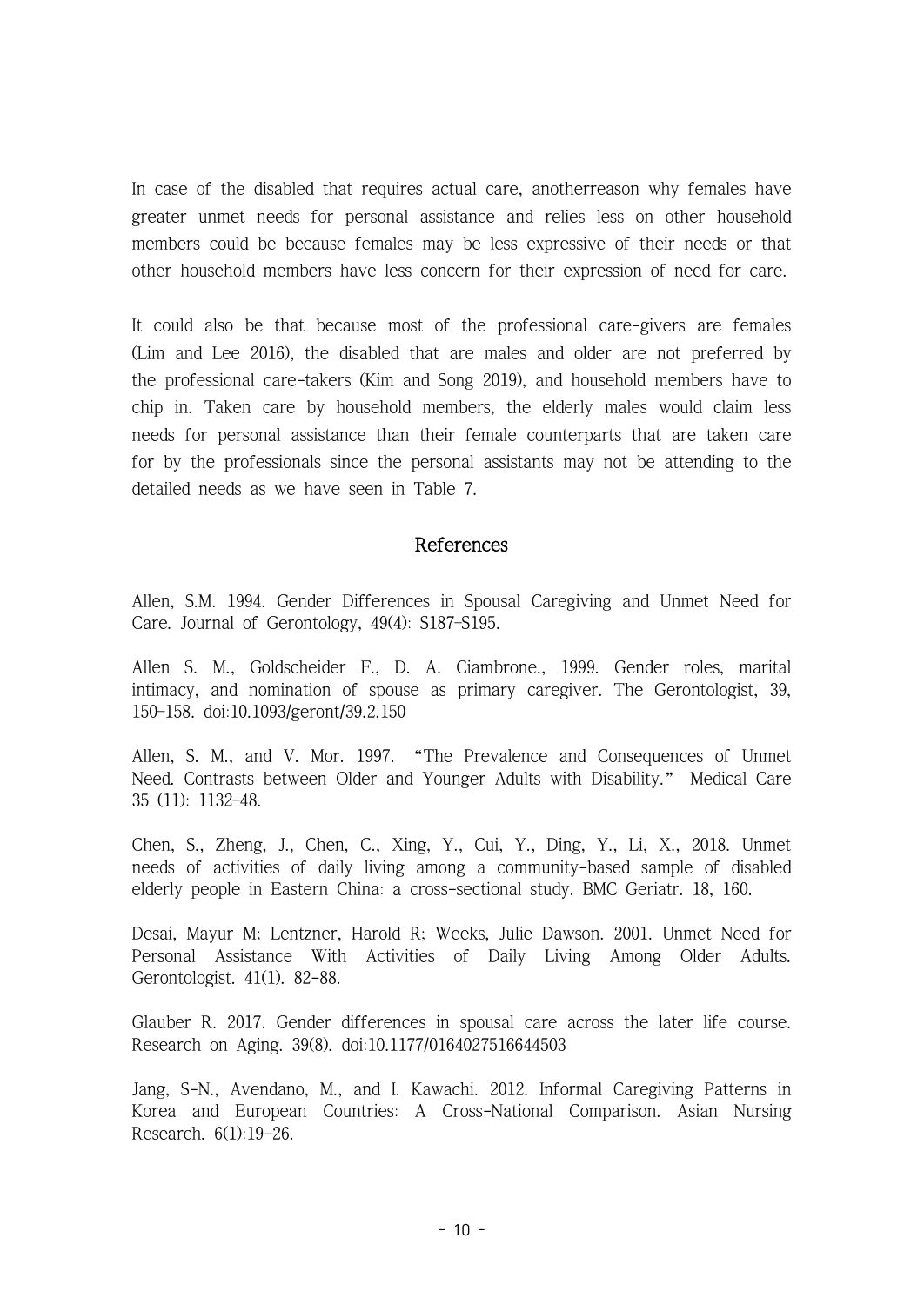Jeon, B. and S. Kwon. 2015. Access Barriers To Health Care Among Persons With Physical Disabilities: Using Three Reasons For Unmet Need As Indicators Of Access. 사회보장연구. 31(3): 145-171.

Kan M.Y., Sullivan, O., and J. Gershuny. 2011. Gender convergence in domestic work: Discerning the effects of interactional and institutional barriers from large-scale data. Sociology. 45(2): 234-251.

Kennedy, J., 2001. Unmet and Undermet Need for Activities of Daily Living and Instrumental Activities of Daily Living Assistance Among Adults With Disabilities. Medical Care 39, 1305–1312.

Kim, S. A., Seo, Y., Woo, K-S., and Y-J. Shin. 2019. A systematic review of studies on current status and influencing factors of unmet medical needs in Korea. Journal of Critical Social Policy. 62(2): 53-92.

Kim S.J, and M.Y. Song. 2012. In-depth gender impact analysis and evaluation of the activity support project for the disabled in Chungcheongnam-do. Chungcheongnam-do Women's Policy Development Institute. Basic Research Report 2012-06.<https://www.cwpdi.re.kr/getFile/?id=1797>

Kramer B. J. 1997. Differential predictors of strain and gain among husbands caring for wives with dementia. The Gerontologist, 37, 239–249. doi:10.1093/geront/37.2.239

Lim S-Y, and Lee J-S. 2016. A Study on Women's Care-work in the Personal Assistant Service by Activity Assistant for People with Disabilities. 인문사회 21. 7(2): 533-559.

Long S.C., and C. L. Coogle. 2016. Spousal caregiving for partners with dementia: A deductive literature review testing calasanti's gendered view of care work. Journal of Applied Gerontology: The Official Journal of the Southern Gerontological Society, 35, 759–787.

Miller, B. 1990. Gender differences in spouse caregiver strain: Socialization and role explanations. Journal of Marriage and Family, 52, 311–321. doi:10.2307/353028.

Park, G-R. and B-H. Choi. 2018. Association between Unmet Healthcare Needs and Unmet Long-term Care Needs among the Korean Elderly. Health and Social Welfare Review. 38(4).40-56.

Sakellariou D, Rotarou ES., "Access to healthcare for men and women with disabilities in the UK: secondary analysis of cross sectional data," BMJ Open 2017;7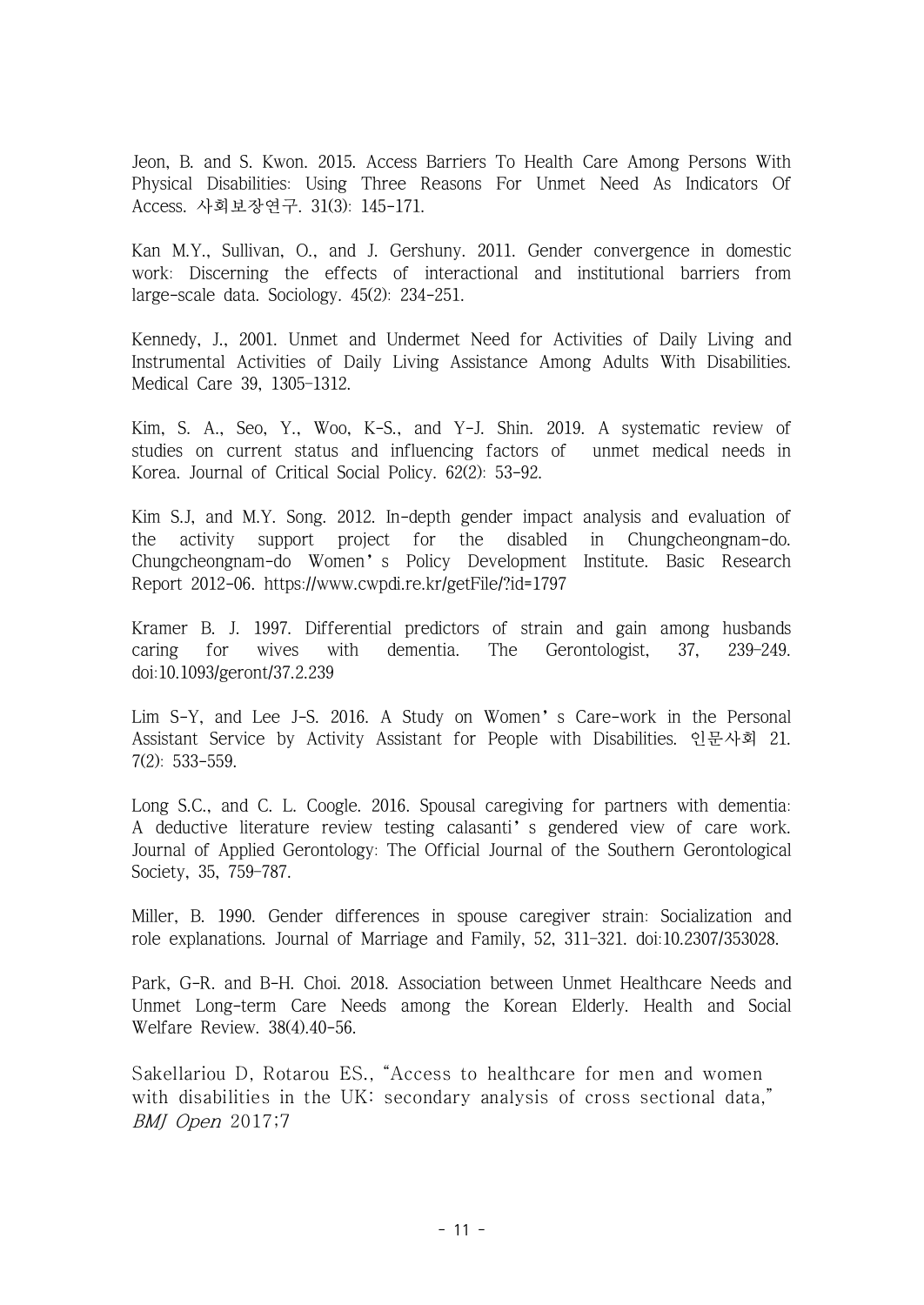Sharma, N., Chakrabarti, S., and S. Grover. 2016. Gender differences in caregiving among family – caregivers of people with mental illnesses. World Journal of Psychiatry. 6(1): 7-17

Shin, J. Determinants of Unmet Healthcare Needs among the Community-dwelling Korean Adults with Disabilities: A Case of the National Health Insurance Beneficiaries. Health and Social Welfare Review. 33(2): 549-577.

Stanfors, M. Jacobs, J. C., and J. Neilson. 2019. "Caregiving time costs and trade-offs: Gender differences in Sweden, the UK, and Canada." SSM – Population Health 9. 100501.

<https://www.sciencedirect.com/science/article/pii/S2352827319302678#bib11>

Swinkels, J., van Tilburg, T., Verbakel, E., and M. B. van Groenou. 2019. Explaining the Gender Gap in the Caregiving Burden of Partner Caregivers, The Journals of Gerontology: Series B, 74(2): 309–317.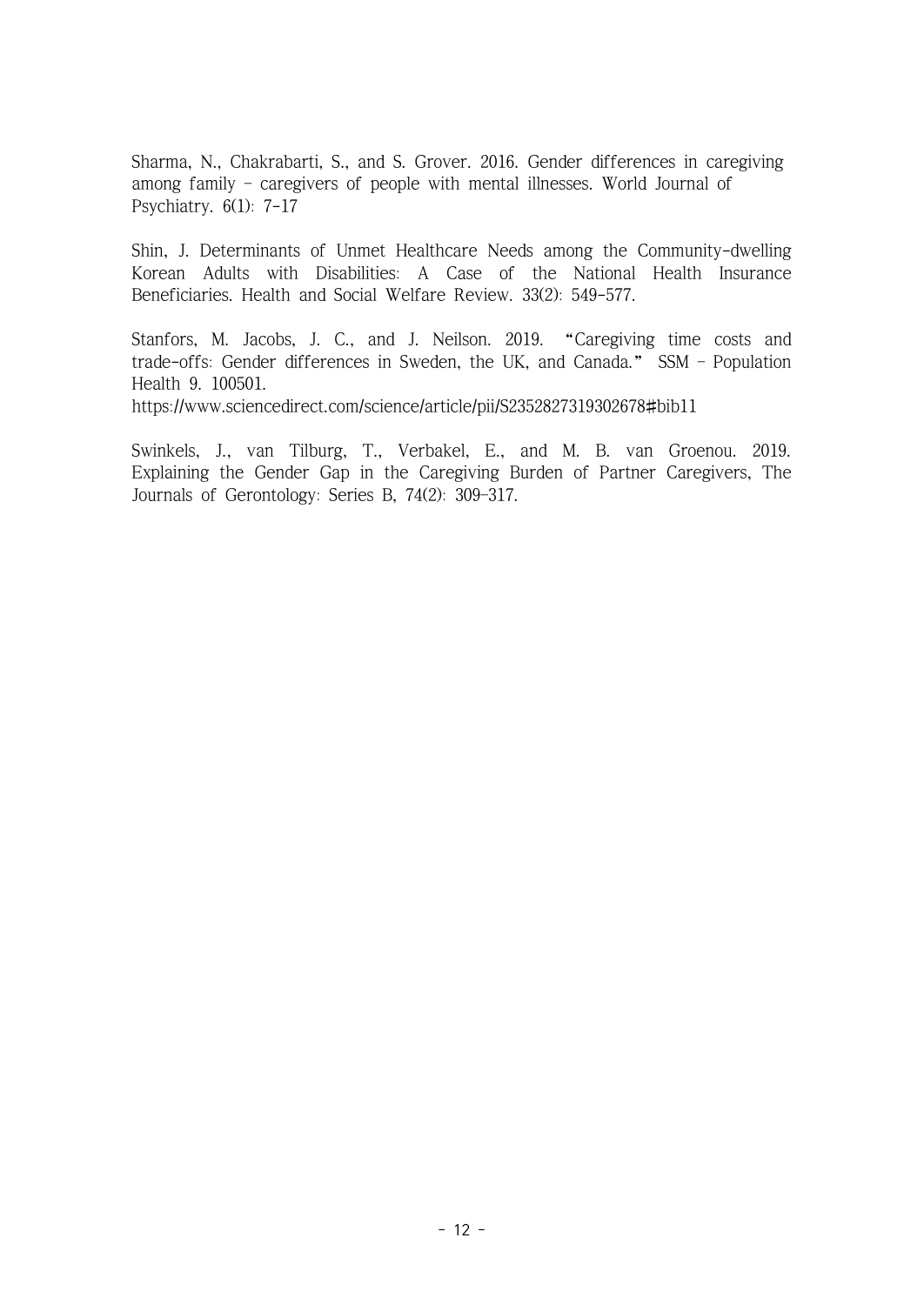| Variables                                                | Mean  | $\operatorname{SD}$ | MAX            | <b>MIN</b>   |
|----------------------------------------------------------|-------|---------------------|----------------|--------------|
| UC1 (absolute<br>unmet needs)                            | 0.08  | 0.27                | $\Omega$       | 1            |
| $\overline{UC2}$ (some unmet<br>needs)                   | 0.16  | 0.36                | $\overline{0}$ | 1            |
| UC_TOTAL(UC1+UC2)<br>Overall unmet needs                 | 0.24  | 0.42                | $\overline{0}$ | 1            |
| Sex (female=1)                                           | 0.44  | 0.5                 | $\overline{0}$ | $\mathbf{1}$ |
| Age                                                      | 59.9  | 17.6                | $\overline{0}$ | 106          |
| Marital status<br>$(Married=1)$                          | 0.57  | 0.5                 | $\mathbf 0$    | $\mathbf{1}$ |
| Educational<br>status<br>(high school and<br>$above=1)$  | 0.39  | 0.49                | $\overline{0}$ | $\mathbf{1}$ |
| In employment<br>$(yes=1)$                               | 0.36  | 0.48                | $\overline{0}$ | $\mathbf{1}$ |
| Monthly Income<br>$(10,000$ $KRW)$                       | 220.1 | 232.2               | $\overline{0}$ | 9998         |
| Household type<br>(living alone=1)                       | 0.18  | 0.39                | $\Omega$       | $\mathbf{1}$ |
| ADL (need at least<br>one of 12 ADLs=1)                  | 0.31  | 0.46                | $\overline{0}$ | 1            |
| IADL (need at least<br>one of 8 ADLs=1)                  | 0.48  | 0.5                 | $\Omega$       | 1            |
| Subjective health<br>status (ok, good,<br>very $good=1)$ | 0.44  | 0.5                 | $\overline{0}$ | 1            |
| Chronic disease of<br>more than 3 months<br>$(CD=1)$     | 0.76  | 0.43                | $\overline{0}$ | $\mathbf{1}$ |
| Type of disability:                                      |       |                     |                |              |
| physical                                                 | 0.84  | 0.37                | $\mathbf 0$    | 1            |
| mental                                                   | 0.1   | 0.3                 |                |              |
| internal<br>organs                                       | 0.06  | 0.24                |                |              |
| Disability duration<br>(years)                           | 8.65  | 6.18                | $\overline{0}$ | 29           |
| Disability grade:                                        |       |                     |                |              |
| $\mathbf{1}$                                             | 0.07  | 0.25                |                |              |
| $\overline{2}$                                           | 0.13  | 0.34                | $\mathbf 0$    | 1            |
| 3                                                        | 0.17  | 0.38                |                |              |
| 4,5,6                                                    | 0.6   | 0.49                |                |              |
| Household size<br>(persons)                              | 2.64  | 1.33                | $\mathbf{1}$   | 10           |
| Home ownership<br>(owner1)                               | 0.63  | 0.48                | $\mathbf 0$    | $\mathbf{1}$ |

Table 1. summary statistics for the variables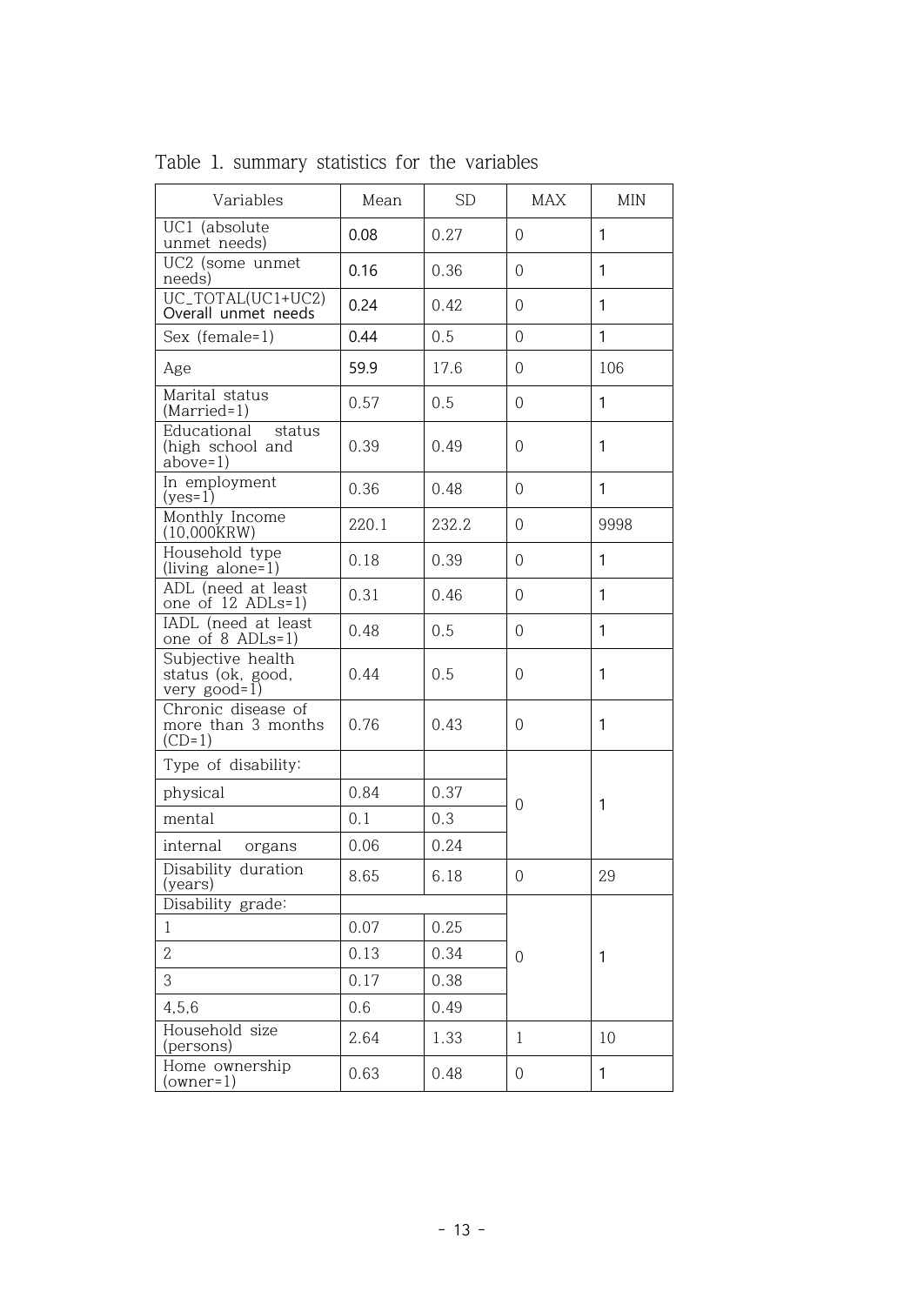|                                                            | UC_TOTAL(UC1+UC2), or<br>those with overall unmet<br>needs |             | Those without unmet<br>needs |              |  |
|------------------------------------------------------------|------------------------------------------------------------|-------------|------------------------------|--------------|--|
| Variables                                                  |                                                            | $(N=4,580)$ |                              | $(N=14,788)$ |  |
|                                                            | Mean                                                       | <b>SD</b>   | Mean                         | <b>SD</b>    |  |
| Sex (female=1)                                             | 0.54                                                       | 0.5         | 0.4                          | 0.49         |  |
| Age                                                        | 61.2                                                       | 20.2        | 59.5                         | 16.7         |  |
| Marital status<br>$(Married=1)$                            | 0.41                                                       | 0.49        | 0.62                         | 0.49         |  |
| Educational status<br>(high school and<br>$above=1)$       | 0.31                                                       | 0.46        | 0.41                         | 0.49         |  |
| In employment<br>$(yes=1)$                                 | 0.16                                                       | 0.37        | 0.42                         | 0.49         |  |
| Monthly Income<br>$(10,000$ $KRW)$                         | 185                                                        | 200         | 230.9                        | 240.3        |  |
| Household type<br>(living alone=1)                         | 0.27                                                       | 0.44        | 0.16                         | 0.36         |  |
| ADL (need at<br>least one of 12<br>$ADLs=1)$               | 0.66                                                       | 0.47        | 0.2                          | 0.4          |  |
| IADL (need at<br>least one of 8<br>$ADLs=1)$               | 0.9                                                        | 0.3         | 0.35                         | 0.48         |  |
| Subjective health<br>status (ok, good,<br>very $good = 1)$ | 0.3                                                        | 0.46        | 0.48                         | 0.5          |  |
| Chronic disease<br>of more than 3<br>months $(CD=1)$       | 0.82                                                       | 0.39        | 0.74                         | 0.44         |  |
| Type of disability:                                        |                                                            |             |                              |              |  |
| physical                                                   | 0.78                                                       | 0.41        | 0.85                         | 0.36         |  |
| mental                                                     | 0.16                                                       | 0.37        | 0.09                         | 0.3          |  |
| internal<br>organs                                         | 0.05                                                       | 0.23        | 0.06                         | 0.24         |  |
| Disability duration<br>(years)                             | 8.5                                                        | 6.66        | 8.69                         | 6.03         |  |
| Disability grade:                                          |                                                            |             |                              |              |  |
| $\mathbf{1}$                                               | 0.15                                                       | 0.36        | 0.04                         | 0.2          |  |
| $\overline{2}$                                             | 0.21                                                       | 0.4         | 0.11                         | 0.31         |  |
| 3                                                          | 0.2                                                        | 0.4         | 0.16                         | 0.34         |  |
| 4,5,6                                                      | 0.39                                                       | 0.49        | 0.66                         | 0.47         |  |
| Household size<br>(persons)                                | 2.49                                                       | 1.38        | 2.69                         | 1.32         |  |
| Home ownership<br>(owner1)                                 | 0.58                                                       | 0.49        | 0.65                         | 0.48         |  |

Table 2. comparison between those with unmet needs and no unmet needs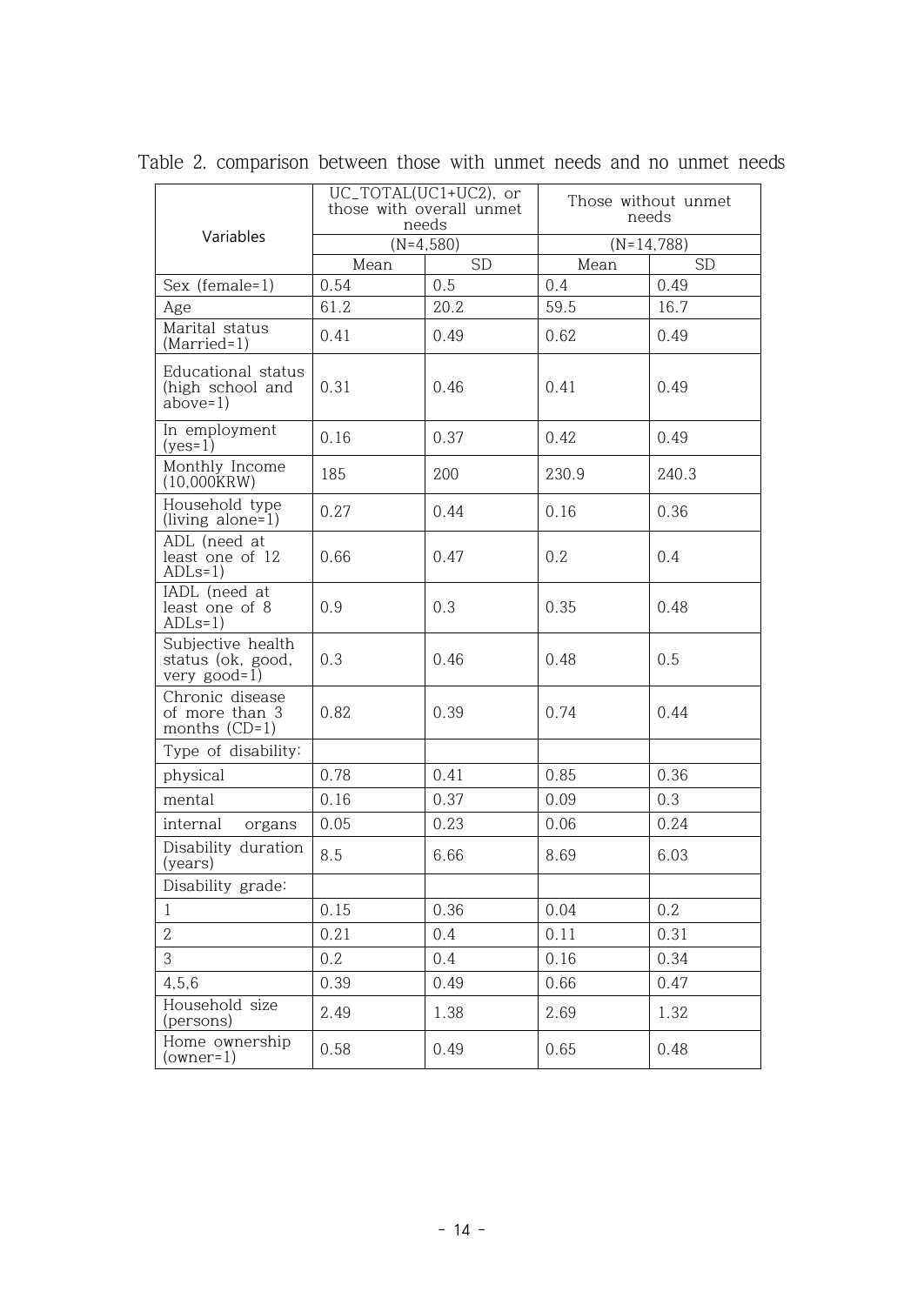|                                 | UC1         | UC <sub>2</sub> | UC_total       |  |
|---------------------------------|-------------|-----------------|----------------|--|
| disability grade $=$<br>1, 2, 3 | $-0.050***$ | $0.074***$      | $0.024***$     |  |
|                                 | (0.005)     | (0.006)         | (0.007)        |  |
| age 18 - 64                     | $0.031***$  | $-0.031$        | 0              |  |
|                                 | (0.007)     | (0.021)         | (0.022)        |  |
| $age65+$                        | $0.021***$  | $-0.046**$      | $-0.025$       |  |
|                                 | (0.007)     | (0.021)         | (0.022)        |  |
| female                          | $0.027***$  | $0.011**$       | $0.038***$     |  |
|                                 | (0.004)     | (0.005)         | (0.006)        |  |
| married                         | 0.004       | $-0.020***$     | $-0.016**$     |  |
|                                 | (0.005)     | (0.007)         | (0.007)        |  |
| edu_highover                    | $0.008*$    | 0.001           | 0.009          |  |
|                                 | (0.004)     | (0.005)         | (0.006)        |  |
| health_good                     | $0.013***$  | $-0.052***$     | $-0.039***$    |  |
|                                 | (0.004)     | (0.005)         | (0.006)        |  |
| Chronic disease                 | 0.002       | $-0.005$        | $-0.004$       |  |
|                                 | (0.005)     | (0.006)         | (0.006)        |  |
| physical disability             | $0.043***$  | $-0.024*$       | 0.02           |  |
|                                 | (0.007)     | (0.012)         | (0.013)        |  |
| internal disability<br>(organ)  | $0.087***$  | $-0.076***$     | 0.011          |  |
|                                 | (0.010)     | (0.014)         | (0.016)        |  |
| disability years                | $0.002***$  | $-0.002***$     | $\overline{0}$ |  |
|                                 | (0.000)     | (0.000)         | (0.000)        |  |
| ADL_needhelp                    | 0.007       | $0.194***$      | $0.201***$     |  |
|                                 | (0.007)     | (0.008)         | (0.009)        |  |
| IADL_needhelp                   | $0.118***$  | $0.158***$      | $0.276***$     |  |
|                                 | (0.007)     | (0.006)         | (0.008)        |  |
| household income<br>(ln)        | $-0.012***$ | $-0.001$        | $-0.013***$    |  |
|                                 | (0.003)     | (0.004)         | (0.004)        |  |
| employment                      | $0.022***$  | $-0.031***$     | $-0.009$       |  |
|                                 | (0.005)     | (0.005)         | (0.006)        |  |
| home owner                      | $-0.007*$   | 0               | $-0.007$       |  |
|                                 | (0.004)     | (0.005)         | (0.006)        |  |
| live alone                      | $0.131***$  | $-0.020**$      | $0.111***$     |  |
|                                 | (0.009)     | (0.009)         | (0.011)        |  |
| household size                  | $-0.006***$ | 0.002           | $-0.004$       |  |
|                                 | (0.002)     | (0.002)         | (0.003)        |  |
| Constant                        | $-0.013$    | $0.122***$      | $0.109***$     |  |
|                                 | (0.017)     | (0.029)         | (0.031)        |  |
| Observations                    | 19,368      | 19,368          | 19,368         |  |
| Adjusted<br>R <sub>2</sub>      | 0.102       | 0.26            | 0.283          |  |
| F test                          | 33.33       | 138.89          | 206.49         |  |
| $Prob$ > $F$                    | 0           | 0               | $\mathbf 0$    |  |
| year FE                         | <b>YES</b>  | <b>YES</b>      | <b>YES</b>     |  |
| region FE                       | YES         | <b>YES</b>      | YES            |  |

Table 3. determinants of unmet needs for personal assistance (linear probability model)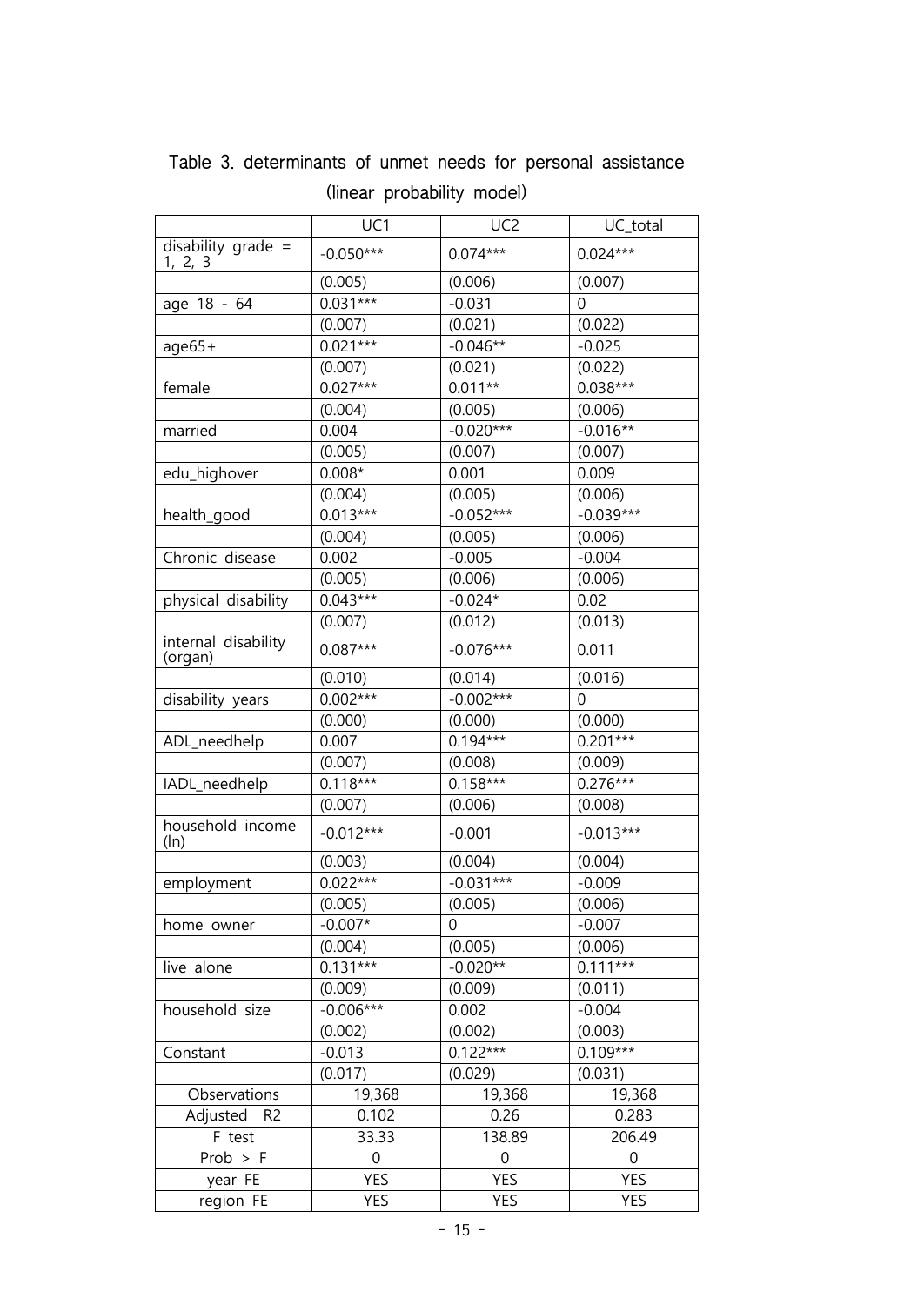|                                 | unmet needs<br>severity (OLS) | unmet needs<br>severity <sub>1</sub><br>(ordered logit) | unmet needs<br>severity <sub>2</sub><br>(ordered logit) |
|---------------------------------|-------------------------------|---------------------------------------------------------|---------------------------------------------------------|
| disability grade $=$<br>1, 2, 3 | $-0.026**$                    | 1.01                                                    | $1.56***$                                               |
|                                 | (0.011)                       | (0.047)                                                 | (0.085)                                                 |
| age 18 - 64                     | 0.031                         | 0.95                                                    | 0.9                                                     |
|                                 | (0.024)                       | (0.094)                                                 | (0.096)                                                 |
| $age65+$                        | $-0.003$                      | $0.80**$                                                | $0.73***$                                               |
|                                 | (0.025)                       | (0.083)                                                 | (0.083)                                                 |
| female                          | $0.065***$                    | $1.33***$                                               | $1.22***$                                               |
|                                 | (0.009)                       | (0.055)                                                 | (0.059)                                                 |
| married                         | $-0.012$                      | $0.85***$                                               | $0.78***$                                               |
|                                 | (0.011)                       | (0.044)                                                 | (0.046)                                                 |
| edu_highover                    | $0.016*$                      | 1.05                                                    | 0.98                                                    |
|                                 | (0.009)                       | (0.049)                                                 | (0.053)                                                 |
| health_good                     | $-0.026***$                   | $0.79***$                                               | $0.53***$                                               |
|                                 | (0.009)                       | (0.037)                                                 | (0.030)                                                 |
| Chronic disease                 | $-0.002$                      | 1                                                       | 0.97                                                    |
|                                 | (0.010)                       | (0.057)                                                 | (0.065)                                                 |
| physical disability             | $0.063***$                    | $1.12*$                                                 | 1                                                       |
|                                 | (0.017)                       | (0.074)                                                 | (0.073)                                                 |
| internal disability<br>(organ)  | $0.098***$                    | $1.28**$                                                | $0.71***$                                               |
|                                 | (0.023)                       | (0.132)                                                 | (0.085)                                                 |
| disability years                | $0.002***$                    | $1.01*$                                                 | $0.99***$                                               |
|                                 | (0.001)                       | (0.003)                                                 | (0.004)                                                 |
| ADL_needhelp                    | $0.209***$                    | $2.11***$                                               | $2.07***$                                               |
|                                 | (0.015)                       | (0.097)                                                 | (0.106)                                                 |
| IADL_needhelp                   | $0.394***$                    | $11.38***$                                              | $1.95***$                                               |
|                                 | (0.014)                       | (0.713)                                                 | (0.230)                                                 |
| household income<br>(ln)        | $-0.024***$                   | $0.90***$                                               | $0.87***$                                               |
|                                 | (0.006)                       | (0.027)                                                 | (0.032)                                                 |
| employment                      | 0.012                         | 0.96                                                    | $0.73***$                                               |
|                                 | (0.010)                       | (0.052)                                                 | (0.050)                                                 |
| home owner                      | $-0.014$                      | 0.96                                                    | 1.04                                                    |
|                                 | (0.009)                       | (0.040)                                                 | (0.052)                                                 |
| live alone                      | $0.242***$                    | $2.61***$                                               | $1.51***$                                               |
|                                 | (0.017)                       | (0.193)                                                 | (0.142)                                                 |
| household size                  | $-0.009***$                   | $0.96**$                                                | 1                                                       |
|                                 | (0.004)                       | (0.020)                                                 | (0.023)                                                 |
| Observations                    | 19,368                        | 19,368                                                  | 7,860                                                   |
| Log Likelihood                  |                               | $-10642.7$                                              | $-7783.7$                                               |
| LR chi2                         | 156.09 (F-test)               | 5766.49                                                 | 1014.85                                                 |
| Prob $>$ chi2                   | $0$ (prob > F)                | 0                                                       | $\mathbf 0$                                             |
| adjr2                           | 0.22                          | 0.21                                                    | 0.06                                                    |
| Year FE                         | <b>YES</b>                    | <b>YES</b>                                              | <b>YES</b>                                              |
| Region FE                       | <b>YES</b>                    | <b>YES</b>                                              | <b>YES</b>                                              |

Table 4. severity of unmet needs analysis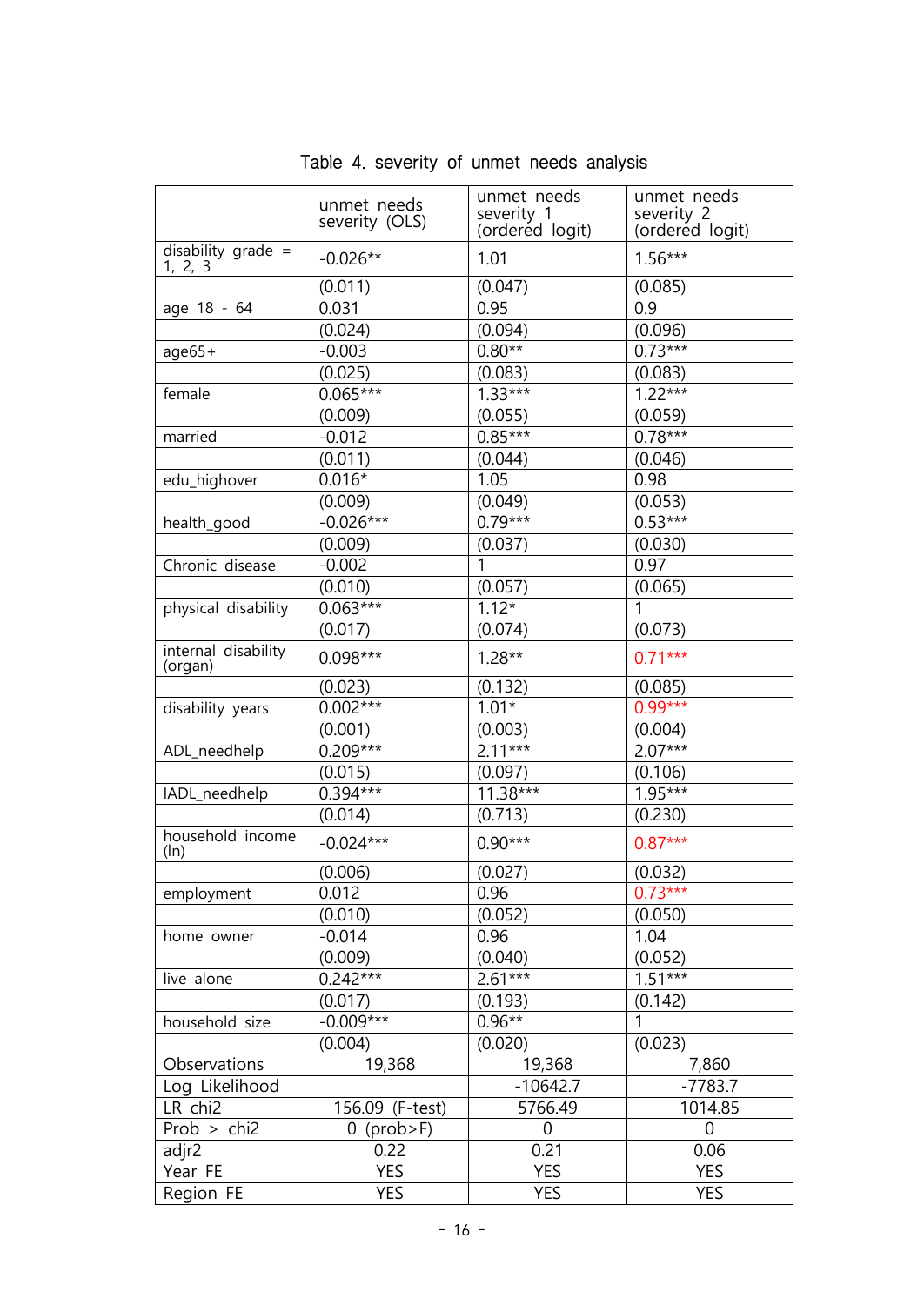|                                 |                | $65+$           |                | $18 - 64$      |                 |             |
|---------------------------------|----------------|-----------------|----------------|----------------|-----------------|-------------|
| By Age                          | UC1            | UC <sub>2</sub> | UC_total       | UC1            | UC <sub>2</sub> | UC_total    |
| disability grade $=$<br>1, 2, 3 | $-0.063***$    | $0.090***$      | $0.026**$      | $-0.038***$    | $0.052***$      | 0.014       |
|                                 | (0.008)        | (0.010)         | (0.011)        | (0.008)        | (0.008)         | (0.009)     |
| female                          | $0.029***$     | 0.008           | $0.037***$     | $0.024***$     | 0.009           | $0.033***$  |
|                                 | (0.007)        | (0.008)         | (0.010)        | (0.005)        | (0.007)         | (0.007)     |
| married                         | $-0.001$       | $-0.025**$      | $-0.026*$      | 0.004          | $-0.020**$      | $-0.016*$   |
|                                 | (0.009)        | (0.012)         | (0.014)        | (0.006)        | (0.008)         | (0.009)     |
| edu_highover                    | $0.013*$       | 0.001           | 0.014          | 0.003          | $-0.002$        | 0.001       |
|                                 | (0.008)        | (0.010)         | (0.011)        | (0.005)        | (0.006)         | (0.007)     |
| health_good                     | $0.021***$     | $-0.054***$     | $-0.033***$    | 0.006          | $-0.045***$     | $-0.040***$ |
|                                 | (0.007)        | (0.007)         | (0.009)        | (0.005)        | (0.006)         | (0.008)     |
| Chronic disease                 | 0.001          | $-0.015$        | $-0.014$       | 0.004          | $-0.006$        | $-0.002$    |
|                                 | (0.011)        | (0.011)         | (0.014)        | (0.005)        | (0.006)         | (0.007)     |
| physical disability             | 0.031          | $-0.062$        | $-0.031$       | $0.064***$     | $-0.025*$       | $0.038**$   |
|                                 | (0.020)        | (0.043)         | (0.045)        | (0.009)        | (0.014)         | (0.015)     |
| internal disability<br>(organ)  | $0.106***$     | $-0.131***$     | $-0.025$       | $0.088***$     | $-0.065***$     | 0.023       |
|                                 | (0.025)        | (0.046)         | (0.048)        | (0.012)        | (0.016)         | (0.018)     |
| disability years                | $0.002***$     | $-0.001*$       | 0.001          | $0.002***$     | $-0.002***$     | 0           |
|                                 | (0.001)        | (0.001)         | (0.001)        | (0.000)        | (0.001)         | (0.001)     |
| ADL_needhelp                    | 0.003          | $0.202***$      | $0.204***$     | 0.017          | $0.186***$      | $0.203***$  |
|                                 | (0.011)        | (0.010)         | (0.013)        | (0.011)        | (0.012)         | (0.015)     |
| IADL_needhelp                   | $0.111***$     | $0.153***$      | $0.264***$     | $0.128***$     | $0.168***$      | $0.296***$  |
|                                 | (0.010)        | (0.007)         | (0.011)        | (0.010)        | (0.009)         | (0.012)     |
| household income<br>(ln)        | $-0.018***$    | $-0.002$        | $-0.019***$    | $-0.005$       | 0.003           | $-0.002$    |
|                                 | (0.005)        | (0.006)         | (0.007)        | (0.004)        | (0.005)         | (0.005)     |
| employment                      | $0.024***$     | $-0.027***$     | $-0.003$       | $0.020***$     | $-0.038***$     | $-0.018**$  |
|                                 | (0.008)        | (0.007)         | (0.009)        | (0.006)        | (0.006)         | (0.008)     |
| home owner                      | 0              | 0.007           | 0.006          | $-0.017***$    | $-0.007$        | $-0.024***$ |
|                                 | (0.007)        | (0.008)         | (0.010)        | (0.005)        | (0.006)         | (0.007)     |
| live alone                      | $0.144***$     | $-0.019$        | $0.125***$     | $0.100***$     | $-0.028**$      | $0.072***$  |
|                                 | (0.013)        | (0.015)         | (0.017)        | (0.012)        | (0.011)         | (0.014)     |
| household size                  | $-0.007***$    | 0.001           | $-0.006$       | $-0.005**$     | 0.001           | $-0.004$    |
|                                 | (0.003)        | (0.004)         | (0.005)        | $-0.032$       | $0.096***$      | $0.064**$   |
| Constant                        | 0.054          | $0.117**$       | $0.171***$     | (0.021)        | (0.028)         | (0.031)     |
|                                 | (0.033)        | (0.055)         | (0.060)        |                | (0.029)         |             |
| Observations                    | 8,948          | 8,948           | 8,948          | 9,830          | 9,830           | 9,830       |
| Adjusted<br>R <sub>2</sub>      | 0.107          | 0.233           | 0.258          | 0.091          | 0.28            | 0.31        |
| F test                          | 20.31          | 71.82           | 108.54         | 14.17          | 61.36           | 94.09       |
| $Prob$ > $F$                    | $\overline{0}$ | 0               | $\overline{0}$ | $\overline{0}$ | $\overline{0}$  | 0           |
| year FE                         | <b>YES</b>     | <b>YES</b>      | <b>YES</b>     | <b>YES</b>     | <b>YES</b>      | <b>YES</b>  |
| region FE                       | <b>YES</b>     | YES             | YES            | YES            | <b>YES</b>      | YES         |

# Table 5. unmet needs for personal assistance (elderly vs. younger)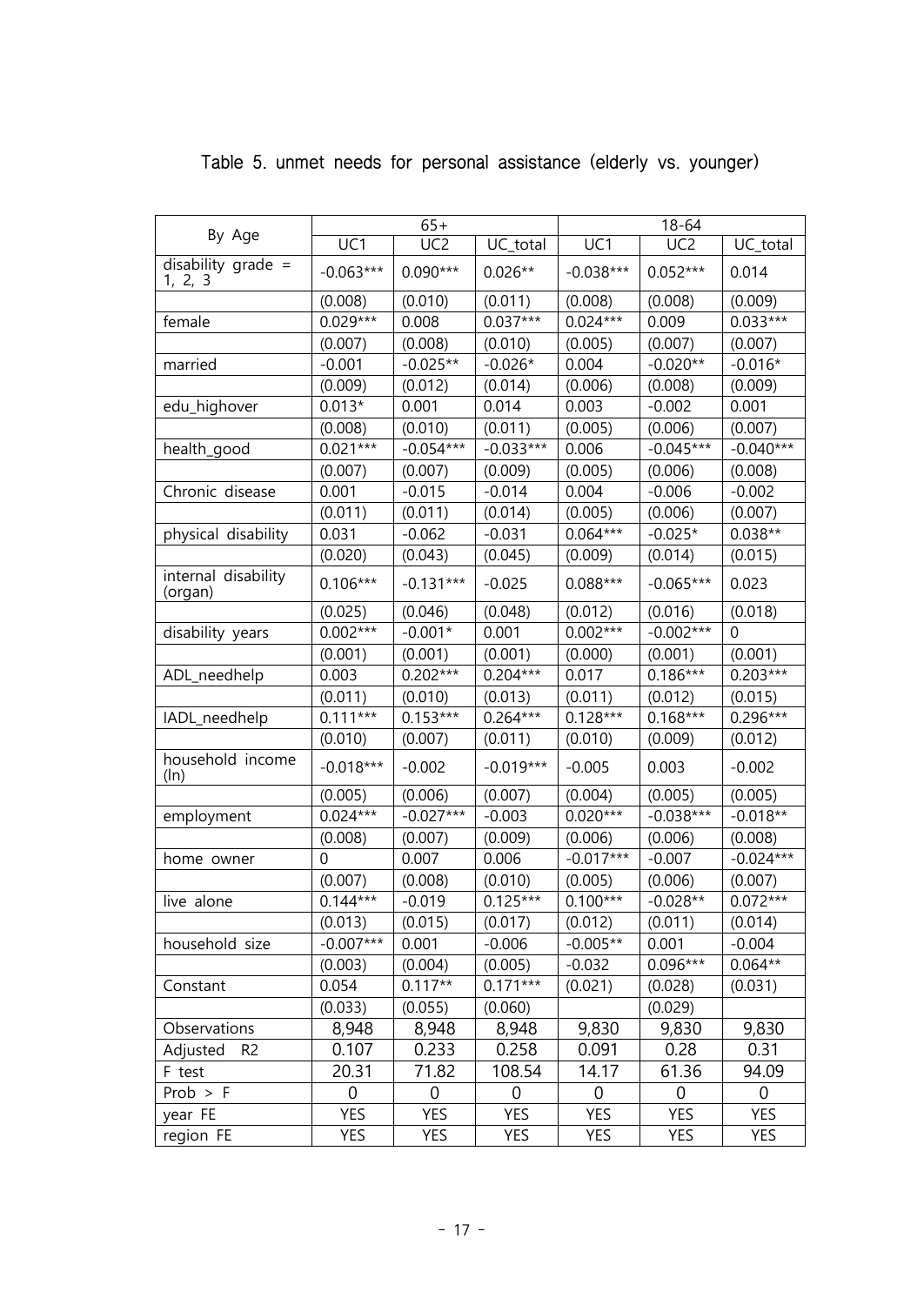| By Sex<br>UC1<br>UC <sub>2</sub><br>UC1<br>UC <sub>2</sub><br>UC_total<br>UC_total<br>disability grade $=$<br>$0.085***$<br>$-0.071***$<br>$-0.031***$<br>$0.035***$<br>0.015<br>$0.067***$<br><u>1, 2, 3</u><br>(0.007)<br>(0.008)<br>(0.009)<br>(0.011)<br>(0.012)<br>(0.009) |
|---------------------------------------------------------------------------------------------------------------------------------------------------------------------------------------------------------------------------------------------------------------------------------|
|                                                                                                                                                                                                                                                                                 |
|                                                                                                                                                                                                                                                                                 |
|                                                                                                                                                                                                                                                                                 |
| $0.024**$<br>$-0.04$<br>$0.043***$<br>$-0.016$<br>$-0.031$<br>0.011<br>age 18 - 64                                                                                                                                                                                              |
| (0.034)<br>(0.027)<br>(0.028)<br>(0.012)<br>(0.034)<br>(0.008)                                                                                                                                                                                                                  |
| $0.041***$<br>$-0.05$<br>0.006<br>$-0.044$<br>$-0.045$<br>$-0.004$<br>$age65+$                                                                                                                                                                                                  |
| (0.012)<br>(0.034)<br>(0.028)<br>(0.035)<br>(0.009)<br>(0.029)                                                                                                                                                                                                                  |
| $-0.033***$<br>$0.013*$<br>$-0.016*$<br>$-0.003$<br>$-0.012*$<br>$-0.021**$<br>married                                                                                                                                                                                          |
| (0.007)<br>(0.010)<br>(0.011)<br>(0.007)<br>(0.009)<br>(0.010)                                                                                                                                                                                                                  |
| $0.030***$<br>$0.016*$<br>0.014<br>0.001<br>$-0.005$<br>$-0.004$<br>edu_highover                                                                                                                                                                                                |
| (0.010)<br>(0.005)<br>(0.006)<br>(0.008)<br>(0.011)<br>(0.007)                                                                                                                                                                                                                  |
| $0.021***$<br>$-0.066***$<br>$-0.065***$<br>$-0.043***$<br>$-0.022***$<br>0.001<br>health_good                                                                                                                                                                                  |
| (0.007)<br>(0.008)<br>(0.009)<br>(0.005)<br>(0.006)<br>(0.007)                                                                                                                                                                                                                  |
| $-0.004$<br>$-0.004$<br>0.005<br>$-0.004$<br>0.001<br>0.001<br>Chronic disease                                                                                                                                                                                                  |
| (0.009)<br>(0.011)<br>(0.012)<br>(0.005)<br>(0.006)<br>(0.008)                                                                                                                                                                                                                  |
| $0.051***$<br>$0.042***$<br>$0.034**$<br>$-0.035*$<br>0.007<br>$-0.016$<br>physical disability                                                                                                                                                                                  |
| (0.019)<br>(0.020)<br>(0.008)<br>(0.016)<br>(0.011)<br>(0.017)                                                                                                                                                                                                                  |
| internal disability<br>$0.078***$<br>$0.097***$<br>$-0.096***$<br>$-0.064***$<br>0.033<br>$-0.018$<br>(organ)                                                                                                                                                                   |
| (0.022)<br>(0.013)<br>(0.018)<br>(0.021)<br>(0.016)<br>(0.025)                                                                                                                                                                                                                  |
| $0.003***$<br>$-0.002**$<br>0.001<br>$0.001***$<br>$-0.002***$<br>$-0.001$<br>disability years                                                                                                                                                                                  |
| (0.001)<br>(0.001)<br>(0.001)<br>(0.001)<br>(0.000)<br>(0.001)                                                                                                                                                                                                                  |
| $0.192***$<br>$0.194***$<br>$0.179***$<br>$0.024**$<br>$0.216***$<br>$-0.016$<br>ADL_needhelp                                                                                                                                                                                   |
| (0.012)<br>(0.012)<br>(0.014)<br>(0.009)<br>(0.011)<br>(0.013)                                                                                                                                                                                                                  |
| $0.179***$<br>$0.142***$<br>$0.229***$<br>$0.157***$<br>$0.336***$<br>$0.087***$<br>IADL_needhelp                                                                                                                                                                               |
| (0.011)<br>(0.009)<br>(0.009)<br>(0.007)<br>(0.010)<br>(0.012)                                                                                                                                                                                                                  |
| household income<br>$-0.022***$<br>0.003<br>$-0.020***$<br>$-0.003$<br>$-0.005$<br>$-0.008$<br>$(\ln)$                                                                                                                                                                          |
| (0.005)<br>(0.006)<br>(0.007)<br>(0.003)<br>(0.005)<br>(0.005)                                                                                                                                                                                                                  |
| $0.020**$<br>$-0.032***$<br>$0.020***$<br>$-0.032***$<br>$-0.012$<br>$-0.011$<br>employment                                                                                                                                                                                     |
| (0.008)<br>(0.006)<br>(0.008)<br>(0.007)<br>(0.009)<br>(0.006)                                                                                                                                                                                                                  |
| $-0.005$<br>$-0.011$<br>0.009<br>$-0.002$<br>$-0.004$<br>$-0.009$<br>home owner                                                                                                                                                                                                 |
| (0.007)<br>(0.008)<br>(0.009)<br>(0.005)<br>(0.007)<br>(0.007)                                                                                                                                                                                                                  |
| $0.142***$<br>$-0.036***$<br>$0.106***$<br>$0.103***$<br>$0.106***$<br>0.003<br>live alone                                                                                                                                                                                      |
| (0.013)<br>(0.012)<br>(0.013)<br>(0.012)<br>(0.015)<br>(0.015)                                                                                                                                                                                                                  |
| $-0.006**$<br>$-0.002$<br>$-0.005**$<br>household size<br>$-0.008*$<br>0.004<br>$\theta$                                                                                                                                                                                        |
| (0.004)<br>(0.003)<br>(0.005)<br>(0.002)<br>(0.003)<br>(0.003)                                                                                                                                                                                                                  |
| $0.171***$<br>$0.117**$<br>$0.096***$<br>$0.064**$<br>0.054<br>$-0.032$<br>Constant                                                                                                                                                                                             |
| (0.033)<br>(0.055)<br>(0.021)<br>(0.028)<br>(0.031)<br>(0.060)                                                                                                                                                                                                                  |
| 8,492<br>10,876<br>10,876<br>Observations<br>8,492<br>8,492<br>10,876                                                                                                                                                                                                           |
| 0.287<br>0.124<br>0.253<br>0.069<br>0.263<br>0.268<br>Adjusted<br>R <sub>2</sub>                                                                                                                                                                                                |
| 93.96<br>22.57<br>74.09<br>114.49<br>12.64<br>68.92<br>F test                                                                                                                                                                                                                   |
| $Prob$ > $F$<br>0<br>$\mathbf 0$<br>0<br>0<br>$\overline{0}$<br>0                                                                                                                                                                                                               |
| <b>YES</b><br><b>YES</b><br><b>YES</b><br><b>YES</b><br>year FE<br><b>YES</b><br><b>YES</b>                                                                                                                                                                                     |
| <b>YES</b><br>region FE<br>YES<br>YES<br>YES<br>YES<br>YES                                                                                                                                                                                                                      |

Table 6. unmet needs for personal assistance (female vs. male)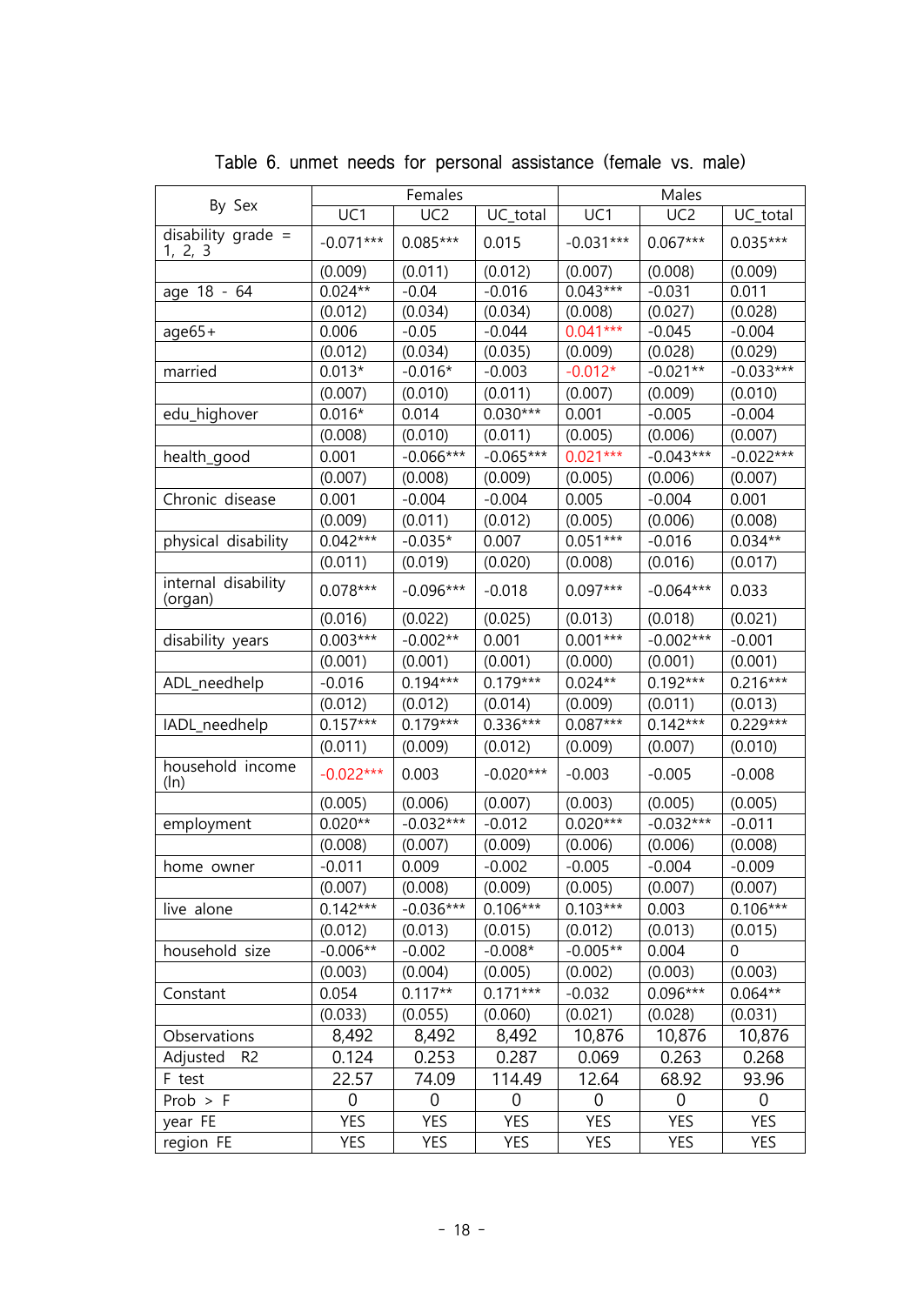| reason for unmet<br>needs                                    | frequency      | %      | cumulative % |
|--------------------------------------------------------------|----------------|--------|--------------|
| severity of<br>disability                                    | 89             | 8.90   | 8.90         |
| limitations of<br>family help                                | 645            | 64.50  | 73.40        |
| insufficient PAS<br>hours                                    | 170            | 17.00  | 90.40        |
| personal<br>assistants not<br>able to provide<br>needed help | 30             | 3.00   | 93.40        |
| emergency                                                    | 18             | 1.80   | 95.20        |
| for external<br>activities<br>(independent<br>living)        | 46             | 4.60   | 99.80        |
| others $( )$                                                 | $\overline{2}$ | 0.20   | 100.00       |
| total                                                        | 1,000          | 100.00 | 100.00       |

Table 7. Why is there unmet needs for personal assistance?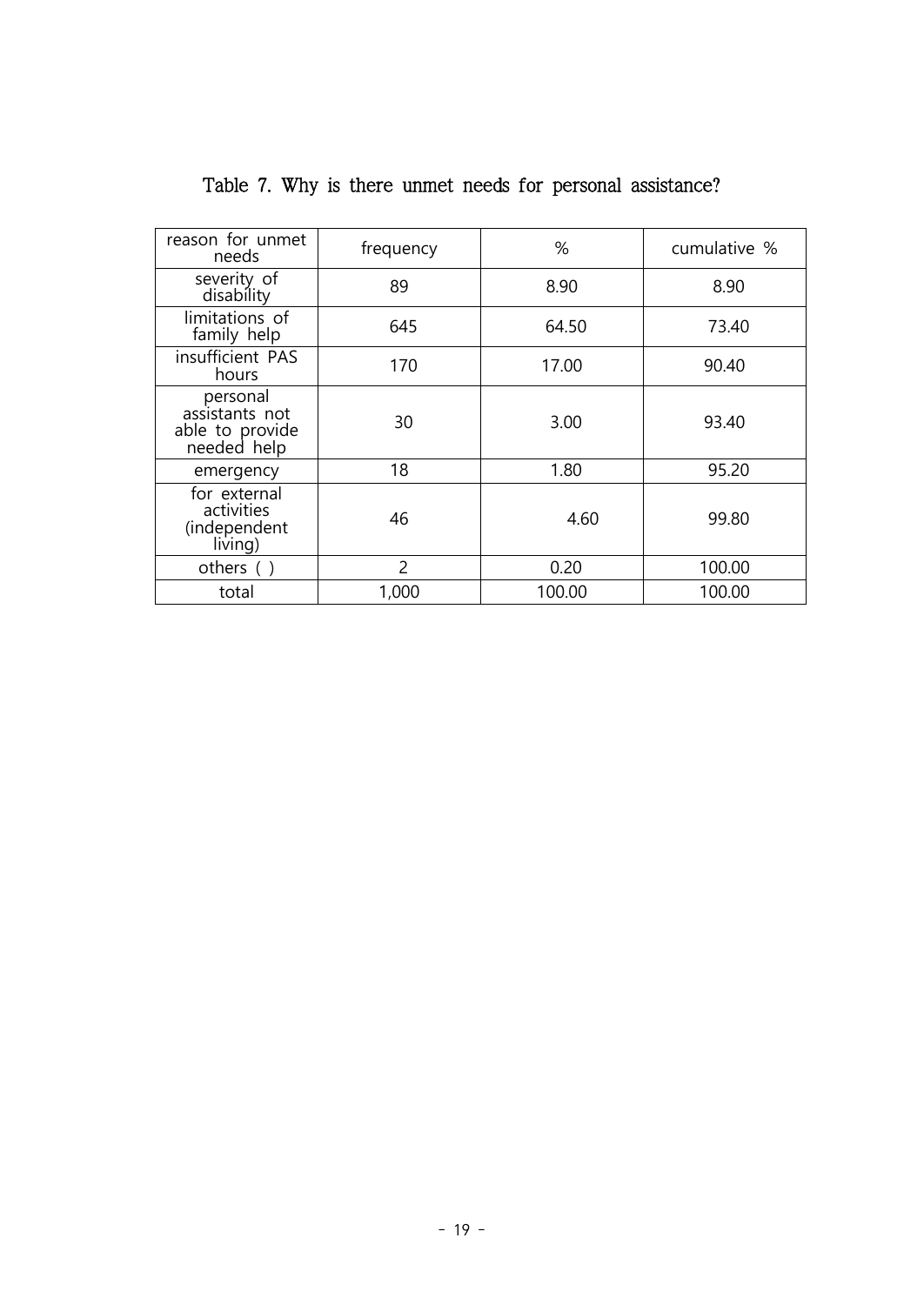|                                 | <b>TOTAL</b> | by age           |                  |                  | by sex           |
|---------------------------------|--------------|------------------|------------------|------------------|------------------|
| family care $=1$                |              | $65+$            | $18 - 64$        | female           | male             |
| disability grade $=$<br>1, 2, 3 | $0.027***$   | 0.005            | $0.040***$       | $0.029***$       | $0.017**$        |
|                                 | (0.007)      | (0.011)          | (0.009)          | (0.011)          | (0.008)          |
| age 18 - 64                     | $-0.126***$  |                  |                  | $-0.144***$      | $-0.112***$      |
|                                 | (0.014)      |                  |                  | (0.023)          | (0.018)          |
| $age65+$                        | $-0.105***$  |                  |                  | $-0.128***$      | $-0.086***$      |
|                                 | (0.015)      |                  |                  | (0.023)          | (0.019)          |
| female                          | $-0.035***$  | $-0.048***$      | $-0.015**$       |                  |                  |
|                                 | (0.005)      | (0.009)          | (0.007)          |                  |                  |
| married                         | $0.015**$    | $0.032**$        | 0.005            | $-0.004$         | $0.030***$       |
|                                 | (0.007)      | (0.013)          | (0.008)          | (0.010)          | (0.009)          |
| edu_highover                    | $-0.018***$  | $-0.030***$      | $-0.011$         | $-0.033***$      | $-0.01$          |
|                                 | (0.006)      | (0.010)          | (0.007)          | (0.010)          | (0.007)          |
| health_good                     | $-0.008$     | $-0.016**$       | $-0.004$         | $-0.004$         | $-0.009$         |
|                                 | (0.005)      | (0.008)          | (0.007)          | (0.008)          | (0.007)          |
| Chronic disease                 | $-0.002$     | 0.02             | $-0.013*$        | $-0.004$         | $-0.006$         |
|                                 | (0.006)      | (0.013)          | (0.007)          | (0.011)          | (0.007)          |
| physical disability             | $-0.133***$  | 0.003            | $-0.135***$      | $-0.139***$      | $-0.130***$      |
|                                 | (0.011)      | (0.041)          | (0.013)          | (0.017)          | (0.014)          |
| internal disability<br>(organ)  | $-0.105***$  | 0.048            | $-0.115***$      | $-0.123***$      | $-0.091***$      |
|                                 | (0.014)      | (0.044)          | (0.016)          | (0.021)          | (0.017)          |
| disability years                | $-0.001*$    | $-0.001$         | $\boldsymbol{0}$ | $-0.001$         | $\mathbf 0$      |
|                                 | (0.000)      | (0.001)          | (0.001)          | (0.001)          | (0.001)          |
| ADL_needhelp                    | $0.082***$   | $0.068***$       | $0.102***$       | $0.048***$       | $0.123***$       |
|                                 | (0.009)      | (0.012)          | (0.013)          | (0.013)          | (0.011)          |
| IADL_needhelp                   | $0.546***$   | $0.540***$       | $0.543***$       | $0.497***$       | $0.586***$       |
|                                 | (0.008)      | (0.010)          | (0.012)          | (0.011)          | (0.010)          |
| household income<br>(ln)        | $\mathbf 0$  | $-0.006$         | 0.005            | 0.001            | $-0.002$         |
|                                 | (0.004)      | (0.007)          | (0.005)          | (0.007)          | (0.005)          |
| employment                      | $-0.023***$  | $-0.025***$      | $-0.019***$      | $-0.024***$      | $-0.011$         |
|                                 | (0.005)      | (0.009)          | (0.007)          | (0.009)          | (0.007)          |
| home owner                      | $0.022***$   | $0.022**$        | $0.023***$       | $0.031***$       | $0.012*$         |
|                                 | (0.005)      | (0.009)          | (0.007)          | (0.009)          | (0.007)          |
| live alone                      | $-0.212***$  | $-0.226***$      | $-0.161***$      | $-0.217***$      | $-0.193***$      |
|                                 | (0.010)      | (0.016)          | (0.013)          | (0.014)          | (0.014)          |
| household size                  | $0.006**$    | $0.016***$       | 0.004            | $0.016***$       | $-0.001$         |
|                                 | (0.003)      | (0.004)          | (0.003)          | (0.004)          | (0.003)          |
| Constant                        | $0.321***$   | $0.098*$         | $0.148***$       | $0.331***$       | $0.290***$       |
|                                 | (0.026)      | (0.056)          | (0.029)          | (0.043)          | (0.032)          |
| Observations                    | 19,368       | 8,948            | 9,830            | 8,492            | 10,876           |
| Adjusted<br>R <sub>2</sub>      | 0.522        | 0.456            | 0.554            | 0.452            | 0.586            |
| F test                          | 701.24       | 280.57           | 309.66           | 258.97           | 500.35           |
| $Prob$ > F                      | $\mathbf 0$  | $\boldsymbol{0}$ | $\mathbf 0$      | $\boldsymbol{0}$ | $\boldsymbol{0}$ |
| year FE                         | <b>YES</b>   | <b>YES</b>       | <b>YES</b>       | <b>YES</b>       | <b>YES</b>       |
| region FE                       | YES          | <b>YES</b>       | YES              | YES              | YES              |

Table 8. Determinants of family reliance on care (linear probability model)